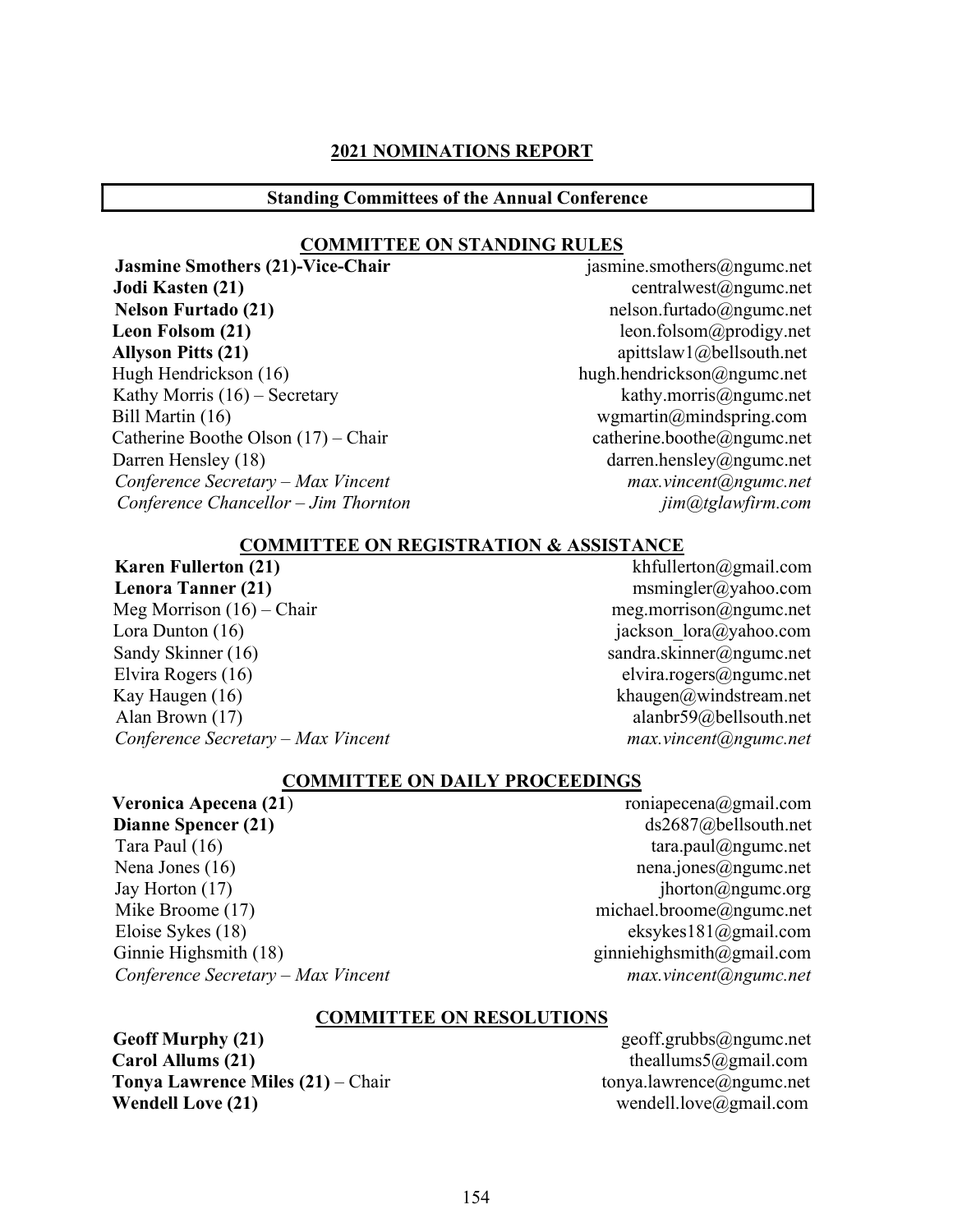Ariel Murphy (15) ariel.murphy156@gmail.com

Marquis Ratliff (16) marquis.ratliff@ngcumm.org Jeff Jernigan  $(16)$  jsjernigan $(\partial_{\alpha}$ aol.com Dianne Traynham (16) dtraynham (2016) dtraynham (2016) dtraynham (2016) dtraynham (2016) dtraynham (2016) dtraynham (2016) dtraynham (2016) dtraynham (2016) dtraynham (2016) dtraynham (2016) dtraynham (2016) dtraynham (201 Jack Kerdasha (16) jkerdasha (29 mail.com Pete Fleming (16) lfleming3832@att.net Cabinet Rep – John Pinson is a series of the series of the pinson giohn.pinson (a) ngumc.net

#### Annual Conference Session and Related Committees

#### COMMITTEE ON NOMINATIONS

Bishop – Sue Haupert-Johnson bishop@ngumc.org Cabinet Central West – Jessica Terrell is a contracted in the series of the series of the intervals of the central  $\alpha$  is  $\alpha$  is  $\alpha$  is  $\alpha$  is  $\alpha$  is  $\alpha$  is  $\alpha$  is  $\alpha$  is  $\alpha$  is  $\alpha$  is  $\alpha$  is  $\alpha$  is  $\alpha$  is  $\alpha$  is  $\alpha$ Central North – Michael McQueen michael.mcqueen@ngumc.net Central East – Rodrigo Cruz *contral East – Rodrigo Cruz* rodrigo.cruz@ngumc.net  $Central South - Byron Thomas$  byron.thomas byron.thomas by  $b$ North West – John Pinson john.pinson@ngumc.net North East – Alice Rogers and the control of the alice.rogers@ngumc.net South East – Greg Porterfield Grand greg.porterfield@ngumc.net South West – Susan Landry susan.gary.landry@ngumc.net Assistant to the Bishop – Terry Walton  $A$ ssistant to the Bishop – Terry Walton terry.walton  $\omega$ ngumc.net Extended Cabinet Members Conference Lay Leader – Nate Abrams nathaniel.h.abrams@gmail.com Conference Secretary – Max Vincent max.vincent max.vincent max.vincent max.vincent max.vincent max.vincent max.vincent max.vincent max.vincent max.vincent max.vincent max.vincent max.vincent max.vincent max.vincent max.vin  $Conference$  Treasurer – Keith Cox  $k\cos(\omega n)$ Connectional Ministries Director – Hal Jones hall in the hal.jones and hal.jones hall in the hall in the hall in the hall in the hall in the hall in the hall in the hall in the hall in the hall in the hall in the hall in t Clergy Excellence Director – Bernice Kirkland bernice.kirkland@ngumc.net Conference Communications Director – Sybil Davidson sybil.davidson@ngumc.org Congregational Excellence Director – Blair Zant blair.zant@ngumc.net Dir. Advocacy/Inclusion – Brian Tillman brian.tillman@ngumc.net President/CEO Georgia UM Foundation – Mathew Pinson mpinson mpinson mpinson mpinson that Associate Conference Lay Leaders Denise VanLundyt denise@vanlundytlaw.com Jonathan Holmes jonathan@m8th.com Anna Diaz-Caballero anno 2008, anno 2008, alqdancer@aol.com Gloria Parker growth and the settlement of the gloriaparker  $g$ loriaparker  $3790$ @comcast.net District Lay Leaders Central West-Randy Hardy **Figure 12 Central West-Randy Hardy** rhardy amount of the rhardy and rhardy and research Central North – Dyanne Cunningham ladydy@bellsouth.net Central East-Jeffery Fuller in the settlem is efferyfuller in the compassion of the compassion of the compassion of the compassion of the compassion of the compassion of the compassion of the compassion of the compassion o Central South– Dianne Spencer ds2687@bellsouth.net North West – Bill Traynham traynham traynham traynham traynham traynham traynham traynham traynham traynham traynham traynham traynham traynham traynham traynham traynham traynham traynham traynham traynham traynham traynh North East **Kim Powell East Kim Powell** kwpowell5@gmail.com South East – Jennifer Byrd birdie21234@aol.com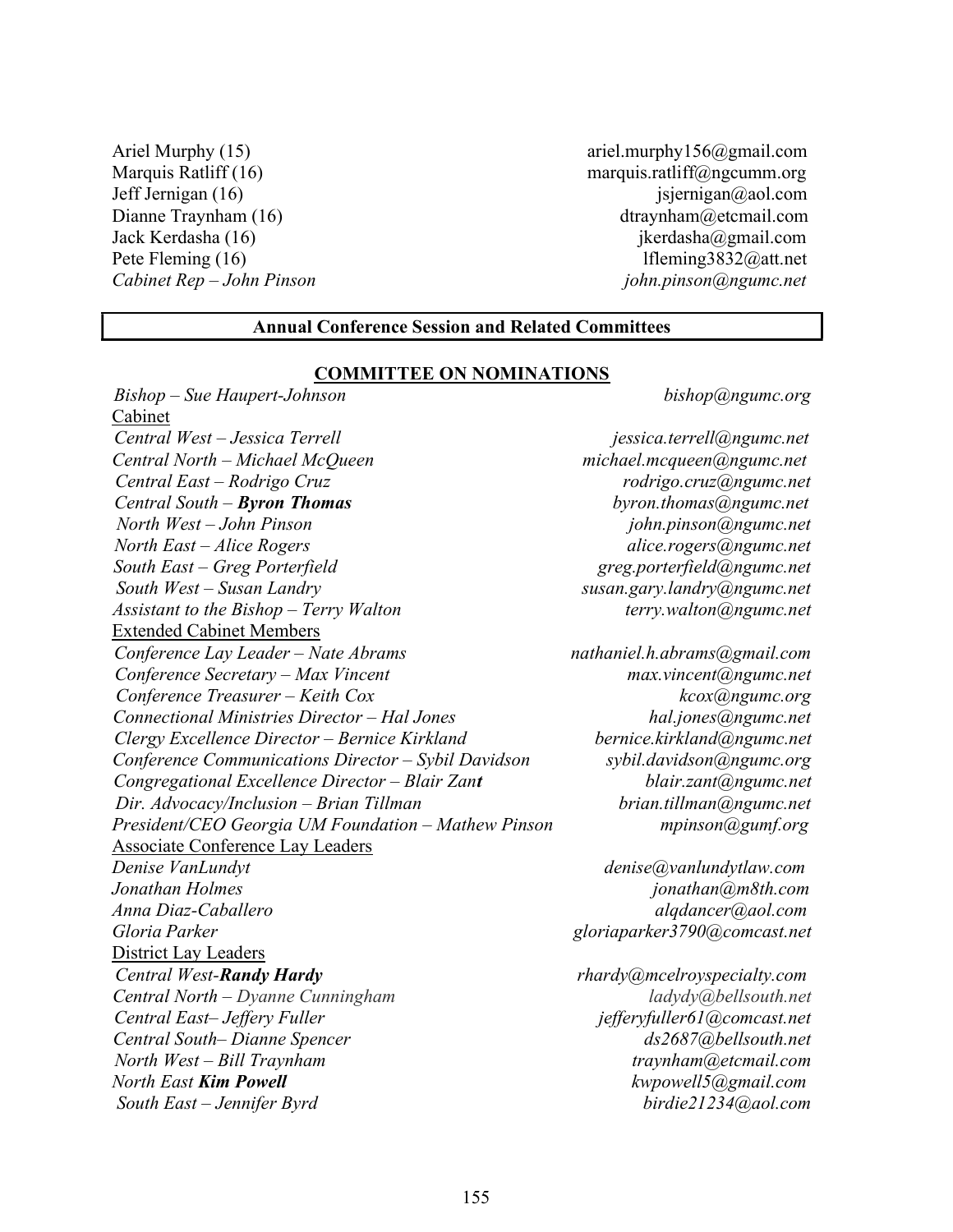Other Conference Leaders UMW President – Stephanie Dressler stephanie stephdressler@bellsouth.net UMM President – Odell Horne **ogell** horne odell.horne@ngcumm.org Young Adult President – **Elissa Marks** elissa.aem(agmail.com Youth President – Elijah Shoaf heli.shoaf@gmail.com CORR Rep –Brian Tillman brian.tillman@ngumc.net At Large Members Carolyn Stephens (19) carolyn.stephens and carolyn.stephens and carolyn.stephens and carolyn.stephens and carolyn.stephens and carolyn.stephens and carolyn.stephens and carolyn.stephens and carolyn.stephens and carolyn.ste Deloris Carhee (14) deloriscarhee @bellsouth.net Ingrid Thomas (15) ingrid imbert@yahoo.com Susannah Benjamin (15)  $\qquad \qquad$  susannahbenjamin20@gmail.com Lee Highsmith (16) highsmith7@gmail.com

#### South West – **Graylin Ward** gward@numail.com

#### Committee on Nominations Executive Committee

Bishop – Sue Haupert-Johnson bishop@ngumc.org Conference Lay Leader – Nate Abrams nathaniel.h.abrams@gmail.com Connectional Ministries Director– Hal Jones hall in the hal.jones@ngumc.net At Large Members Carolyn Stephens (19) carolyn.stephens@ngumc.net Deloris Carhee (14) deloriscarhee (14) deloriscarhee (2016) deloriscarhee (2016) deloriscarhee (2016) deloriscarhee (2016) deloriscarhee (2016) deloriscarhee (2016) deloriscarhee (2016) deloriscarhee (2016) deloriscarhee ( Lee Highsmith  $(16)$  highsmith $7@g$ gmail.com

#### ANNUAL CONFERENCE PLANNING COMMITTEE

Bishop – Sue Haupert-Johnson bishop@ngumc.org Clergy Excellence Dir – Bernice Kirkland bernice.kirkland@ngumc.net Assistant to the Bishop – Terry Walton  $A$ ssistant to the Bishop – Terry Walton terry.walton  $\omega$ ngumc.net Conference Lay Leader – Nate Abrams nathaniel.h.abrams@gmail.com Assoc. Conference Lay Leader-Denise VanLundyt denise@vanlundytlaw.com Assoc. Conference Lay Leader – Jonathan Holmes jonathan@m8th.com Assoc. Conference Lay Leader – Anna Diaz-Caballero alqdancer@aol.com Assoc. Conference Lay Leader – Gloria Parker gloriaparker3790@comcast.net Conference Secretary – Max Vincent max.vincent max.vincent angume.net UMW President – Stephanie Dressler stephanie stephdressler@bellsouth.net UMM President – Odell Horne **of the set of the set of the set of the set of the set of the set of the set of the set of the set of the set of the set of the set of the set of the set of the set of the set of the set of the** Youth President – Elijah Shoaf elishoaf eli.shoaf eli.shoaf eli.shoaf eliterature eliterature eliterature eli Young Adult President – Elissa Marks elissa.aem(@gmail.com Comm. on Registration & Assistance – Meg Morrison meg.morrison@ngumc.net Board of Ordained Ministry Chair – Julie Boone in the pullie boone angume.net Connectional Ministries Director – Hal Jones hall in the hall innes hall in the hall in the hall in the hall in the hall in the hall in the hall in the hall in the hall in the hall in the hall in the hall in the hall in th Committee on Finance & Admin. Chair – Bill Burch  $\ddot{\text{b}}$  bill.r.burch@ngumc.net Conference Treasurer – Keith Cox kcox angle kcox angle kcox angle kcox angle kcox angle kcox angle kcox angle kcox angle kcox angle kcox angle kcox angle kcox angle kcox angle kcox angle kcox angle kcox angle kcox angle kc Host District Superintendent – Rodrigo Cruz rodrigo.cruz@ngumc.net Host Pastor – Chuck Hodges chuck.hodges@ngumc.net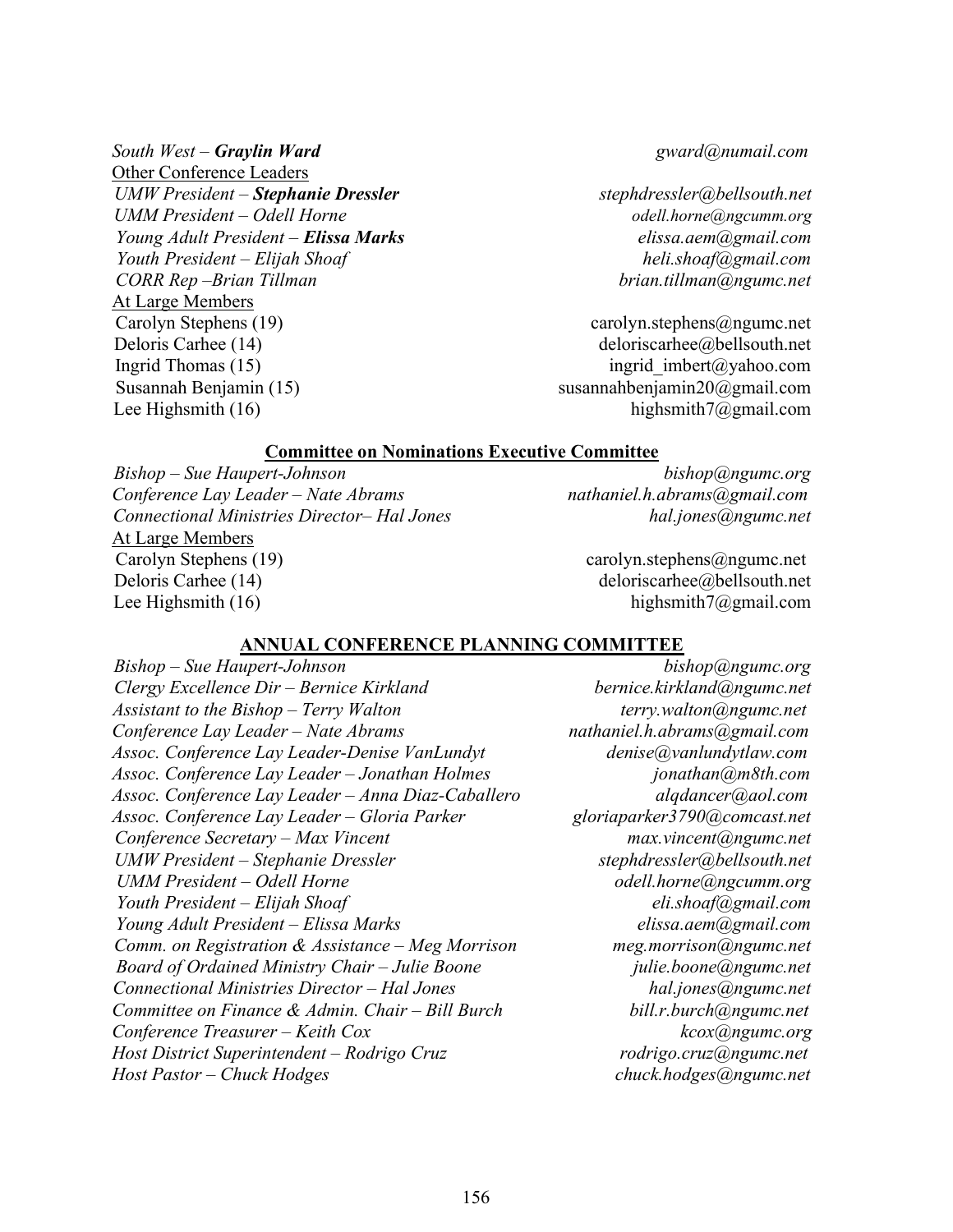#### CONFERENCE COMMON TABLE (CCT)

Bishop – Sue Haupert-Johnson bishop@ngumc.org Connectional Ministries Director – Hal Jones hal.jones@ngumc.net District Superintendents Central West-Jessica Terrell is a series of the series of the series of the series of the series of the series of the series of the series of the series of the series of the series of the series of the series of the series Central North – Michael McQueen michael.mcqueen@ngumc.net Central East – Rodrigo Cruz *rodrigo.cruz@ngumc.net* Central South– Byron Thoma byron.thomas@ngumc.net North West – John Pinson<br>North East – Alice Rogers discussed by the same in the set of the set of the set of the set of the set of the s<br>alice rogers alice in the set of the set of the set of the set of the set of the set North East – Alice Rogers South East – Greg Porterfield greg.porterfield@ngumc.net South West – Susan Landry susan.gary.landry@ngumc.net Extended Cabinet Members  $\overline{Conference \, Lay \, Leader - Nate \, Abrams}$  nathaniel.h.abrams@gmail.com Conference Secretary – Max Vincent max.vincent max.vincent max.vincent max.vincent max.vincent max.vincent max.vincent max.vincent max.vincent max.vincent max.vincent max.vincent max.vincent max.vincent max.vincent max.vin  $Conference$  Treasurer – Keith Cox  $k\cos(\overline{a})$  kcox $(\overline{a})$ ngumc.org Connectional Ministries Director – Hal Jones<br>Clergy Excellence Director – Bernice Kirkland (angumc.net bernice.kirkland@ngumc.net Clergy Excellence Director – Bernice Kirkland<br>Conference Communications Director – Sybil Davidson sybil.davidson@ngumc.org Conference Communications Director – Sybil Davidson Congregational Excellence Director – Blair Zant blair.zant@ngumc.net Dir. Advocacy/Inclusion – Brian Tillman brian.tillman@ngumc.net President/CEO Georgia UM Foundation - Mathew Pinson mpinson@gumf.org Conference Leaders Committee on Finance & Admin. Chair – Bill Burch  $\omega$  bill.r.burch@ngumc.net Board of Ordained Ministry Chair – Julie Boone *julie.boone@ngumc.net*<br>Conference Chancellor – Jim Thornton *jim@tglawfirm.com* Conference Chancellor – Jim Thornton<br>Assoc.Conference Lay Leader-Denise VanLundyt denise@yanlundytlaw.com Assoc.Conference Lay Leader-Denise VanLundyt Assoc. Conference Lay Leader – Jonathan Holmes jonathan am8th.com Assoc. Conference Lay Leader – Anna Diaz-Caballero alqdancer@aol.com<br>Assoc. Conference Lay Leader – Gloria Parker and gloriaparker3790@comcast.net Assoc. Conference Lay Leader – Gloria Parker gloriaparker3790@comcast.net UMW President – Stephanie Dressler UMM President – Odell Horne **of the Contract of the Contract of Contract Contract of Contract Oriental** Young Adult President – Elissa Marks elissa.aem(@gmail.com Congregational Development Board Chair - Randy Hardy rhardy@mcelroyspecialty.com Board of Discipleship and Advocacy Chair – Joya Abrams  $\omega$  joya.abrams $\omega$ ngumc.net CORR Rep –Brian Tillman brian.tillman@ngumc.net  $Global$  Ministries  $Rep - Amy$  Valdez-Barker and the same value of  $amy$ . barker  $@$  ngumc.net Small Membership Church Rep – Mike Devine mike.devine@ngumc.net Order of Deacons Rep – Lindsay Geist and dinasay.geeist@ngumc.net Order of Elders Chair – Leon Matthews and American leon.matthews angume.net Fellowship of Local Pastors & Assoc. Members – Yolanda Jones-Colton (18) yolanda.jones-colton@ngumc.net Chair of Lay Delegation to GC 2020 – Jane Finley mifarms100 $@a$ ol.com Chair of Clergy Delegation to GC 2020 – Byron Thomas byron.thomas @ngumc.net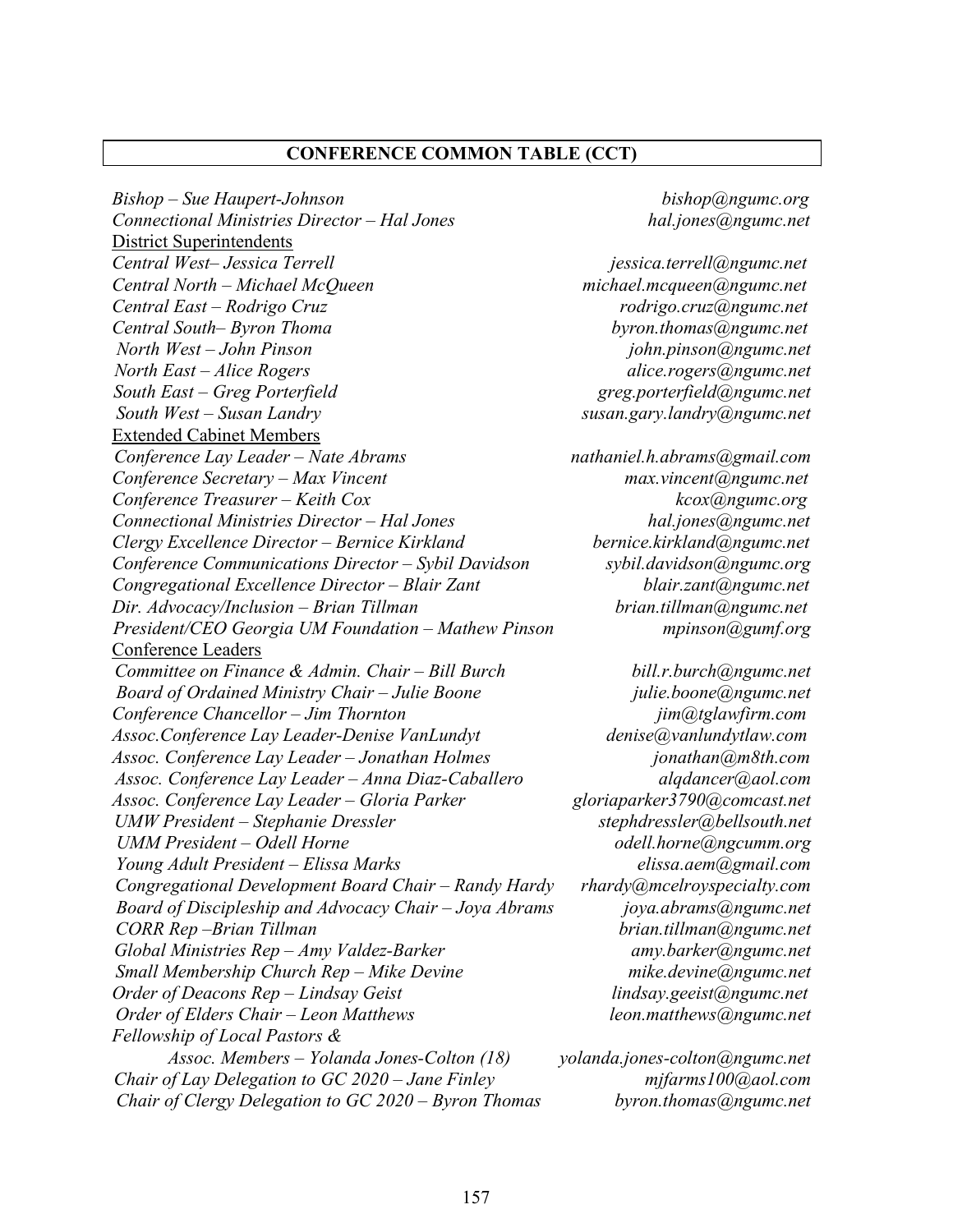At Large Members<br>Elizabeth Pollard (19)

 $elizableth.pollard@ngume.net$ Dan Brown (14) dan.brown@ngumc.net Chuck Bachman (14) cbachman@gregorydoylefirm.com Tonya Lawrence Miles (16) tonya.lawrence@ngumc.net

#### Common Table Executive Committee

Bishop – Sue Haupert-Johnson bishop@ngumc.org Connectional Ministries Director – Hal Jones<br>Conference Lay Leader – Nate Abrams hathaniel.h.abrams@gmail.com Conference Lay Leader – Nate Abrams Board of Discipleship and Advocacy Chair – Joya Abrams joya.abrams@ngumc.net<br>Committee on Finance & Admin. Chair – Bill Burch bill.r.burch@ngumc.net Committee on Finance & Admin. Chair – Bill Burch

#### BOARD OF DISCIPLESHIP AND ADVOCACY

**Officers** 

| Chair – Joya Abrams (21)                                                              | joya.abrams@ngumc.net              |
|---------------------------------------------------------------------------------------|------------------------------------|
| Vice- Chair – Jenny Anderson (19)                                                     | jenny.anderson@ngumc.net           |
| Secretary – Patrick Faulhaber (21)                                                    | patrick.faulhaber@ngumc.net        |
| Discipleship Area Representatives                                                     |                                    |
| Children's Ministries / Safe Sanctuaries - Mimi Sanders (16)                          | mimi sanders@tfumc.org             |
| Small Membership Church - Mike Devine (16)                                            | mike.devine@ngumc.net              |
| Older Adult – Julie Wright (16)                                                       | julie.wright@ngumc.net             |
| Young Adult Ministries – Elissa Marks (21)                                            | elissa.aem@gmail.com               |
| Youth Ministries - Lisa Springer (16)                                                 | lisa@thepumpkinchurch.org          |
| Spiritual Formation - Meg Morrison (17)                                               | meg.morrison@ngumc.net             |
| Higher Education & Campus Ministries - Ruth Knox $(20)$                               | rknox@wesleyancollege.edu          |
| Adult & Family Ministries - Liz Millar (19)                                           | liz.millar@ngume.net               |
| Camp & Retreat Ministries - Nancy Morris (20)                                         | nancy@curtinmorris.onmicrosoft.com |
| Evangelism-Tonya Murphy (21)                                                          | tmmam@bellsouth.net                |
| <b>Advocacy Area Representatives</b>                                                  |                                    |
| Christian Unity & Interreligious Relationships-Katie Bruner (21)                      | katiebruner@gmail.com              |
| Church & Society – Cassie Rapko (16)                                                  | cassie.rapko@ngumc.net             |
| Commission on Status & Role of Women-Dorcas Rodriguez (21)                            | dorcas.rodriguez@ngumc.net         |
| Conference Commission on Religion & Race – Brian Tillman (16) brian.tillman@ngumc.net |                                    |
| Creation Care – Leslie Watkins (14)                                                   | leslie.watkins@ngumc.net           |
| Criminal Justice and Mercy Ministries-Cynthia Holland (21)                            | cythinam@msn.com                   |
| Disability Concerns – Stephen Taylor (17)                                             | wtruth616@gmail.com                |
| Disaster Response – Andrew Covington (19)                                             | andrew.covington@ngumc.net         |
| Ethnic Local Church Concerns – Robert King (18)                                       | robert.king@ngumc.net              |
| Global Ministries Rep - Amy Valdez-Barker (18)                                        | amy.barker@ngumc.net               |
| Health, Welfare & Wellness - Toni Brown $(17)$                                        | toni@gafcp.org                     |
| Missions - Maria Bowers Gardiner (19)                                                 | maria.bowers@ngumc.net             |
| Native American Ministries - Rebecca Duke Jones (16)                                  | becki.jones@ngumc.net              |
| Peace with Justice – Sonja Brown $(20)$                                               | natashabrownesq@gmail.com          |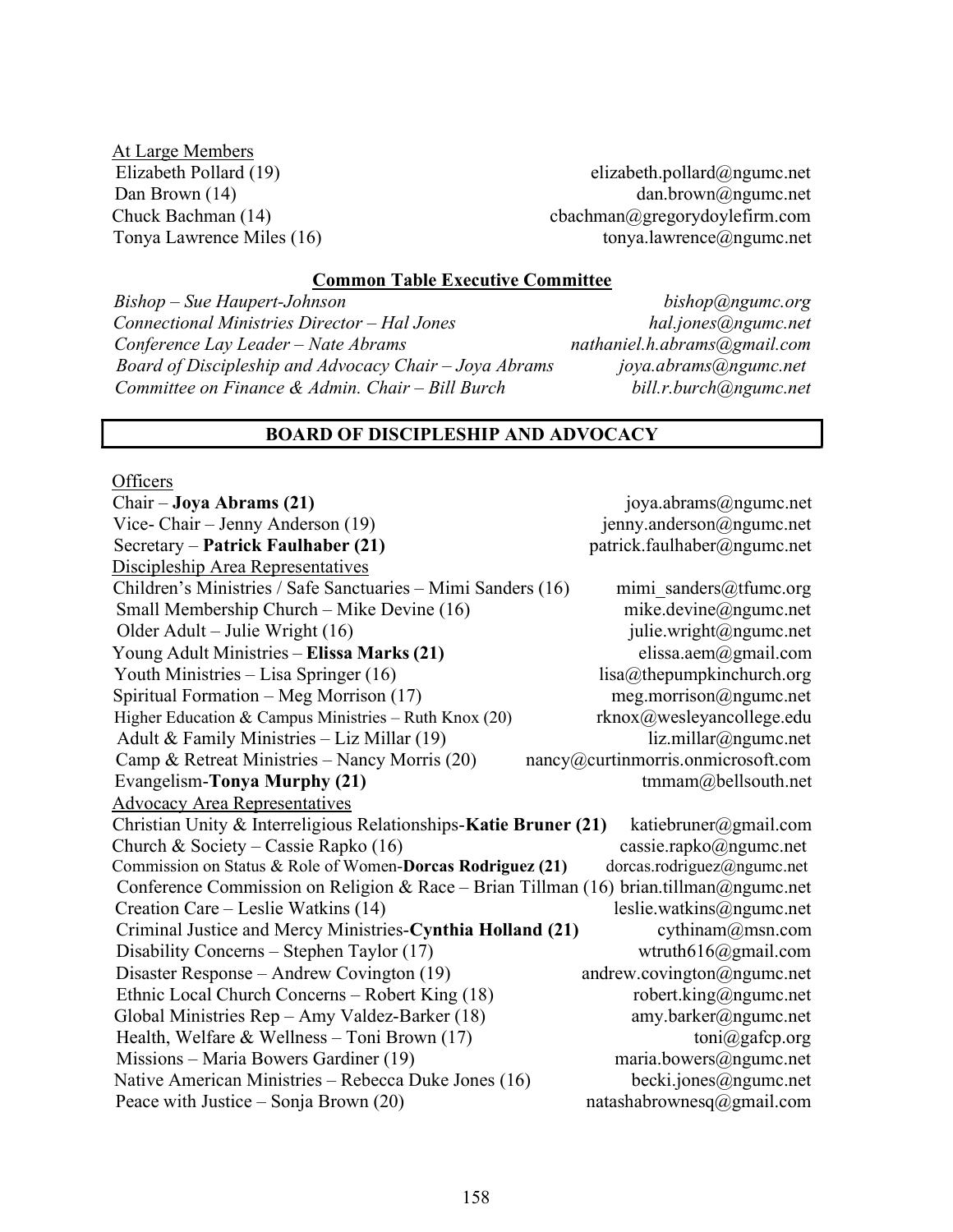Persons in Poverty – Roger Vest (19) roger.vest@ngumc.net Refugee Resettlement – Andy Peabody  $(16)$  andrew.peabody  $\omega$ ngumc.net Ex–Officio Connectional Ministries Director – Hal Jones hall intervalsed hall intervalsed hall intervalsed hall intervalsed ha Cabinet Rep – Rodrigo Cruz rodrigo.cruz@ngumc.net Conference Lay Leader – Nate Abrams nathaniel.h.abrams (algmail.com Associate Conference Lay Leaders: Assoc. Conference Lay Leader – Denise VanLundyt denise@vanlundytlaw.com Assoc. Conference Lay Leader – Jonathan Holmes jonathan@m8th.com Assoc. Conference Lay Leader – Anna Diaz-Caballero anno algdancer@aol.com Assoc. Conference Lay Leader – Gloria Parker gloriaparker3790@comcast.net  $Congregational\,Excellence\,Dir-Blair\,Zant$  blair.zant blair.zant blair.zant blair.zant blair.zant blair.zant blair.zant blair.zant blair.zant blair.zant blair.zant blair.zant blair.zant blair.zant blair.zant blair.zant blair.zant blair.zant bl Congregational Excellence Staff: Melody Brown mbrown mbrown mbrown mbrown mbrown mbrown mbrown mbrown mbrown mbrown mbrown mbrown m Russell Davis russell@ngcrm.org Hyo Kim hypo.kim and hypo.kim and hypo.kim and hypo.kim and hypo.kim and hypo.kim and hypo.kim and hypo.kim and hypo.kim and hypo.kim and hypo.kim and hypo.kim and hypo.kim and hypo.kim and hypo.kim and hypo.kim and hypo.k Michael McCord michael@umcommission.org Scott Parrish Scott.parrish@ngumc.net Juan Quintanilla juan.quintanilla@ngumc.net Youth President – Elijah Shoaf elishoaf eli.shoaf eli.shoaf eli.shoaf eliterature eliterature eliterature eli Conference Youth Secretary – Spencer Hale spencer.hale1438@gmail.com GCORR Representative – Gigi Warren metalah sekarang gigi.warren ang metalah gigi.warren ang metalah sekara ter

#### Board of Discipleship and Advocacy Executive Committee

Vice- Chair – Jenny Anderson (19) jenny.anderson @ngumc.net Secretary – Patrick Faulhaber (21) patrick.faulhaber (2) patrick.faulhaber (2) patrick.faulhaber (2) Ex-Officio Connectional Ministries Director – Hal Jones hal.jones@ngumc.net Conference Lay Leader – Nate Abrams nathaniel.g.abrams (a)gmail.com Cabinet Rep – Rodrigo Cruz rodrigo.cruz@ngumc.net Congregational Excellence Director – Blair Zant blair.zant@ngumc.net Congregational Excellence Staff: Melody Brown mbrown mbrown mbrown mbrown mbrown mbrown mbrown mbrown mbrown mbrown mbrown mbrown m Russell Davis russell@ngcrm.org Hyo Kim hyo.kim and hypo.kim and hypo.kim and hypo.kim and hypo.kim and hypo.kim and hypo.kim and hypo.kim and hypo.kim and hypo.kim and hypo.kim and hypo.kim and hypo.kim and hypo.kim and hypo.kim and hypo.kim and hypo.ki Michael McCord michael@umcommission.org Scott Parrish scott.parrish@ngumc.net

Chair – Joya Abrams (21) joya.abrams@ngumc.net

Juan Quintanilla juan.quintanilla@ngumc.net

#### Conference Commission on Religion and Race

Aida Beltran Gaetan (19) abeltrangaetan (2) abeltrangaetan (2) comcast.net Titus Constantine (19) titus.constantine@ngumc.net Melanie Stanley-Soulen (19) melanie.stanley-soulen@ngumc.net Kelly Van (19) kelly TTVan @gmail.com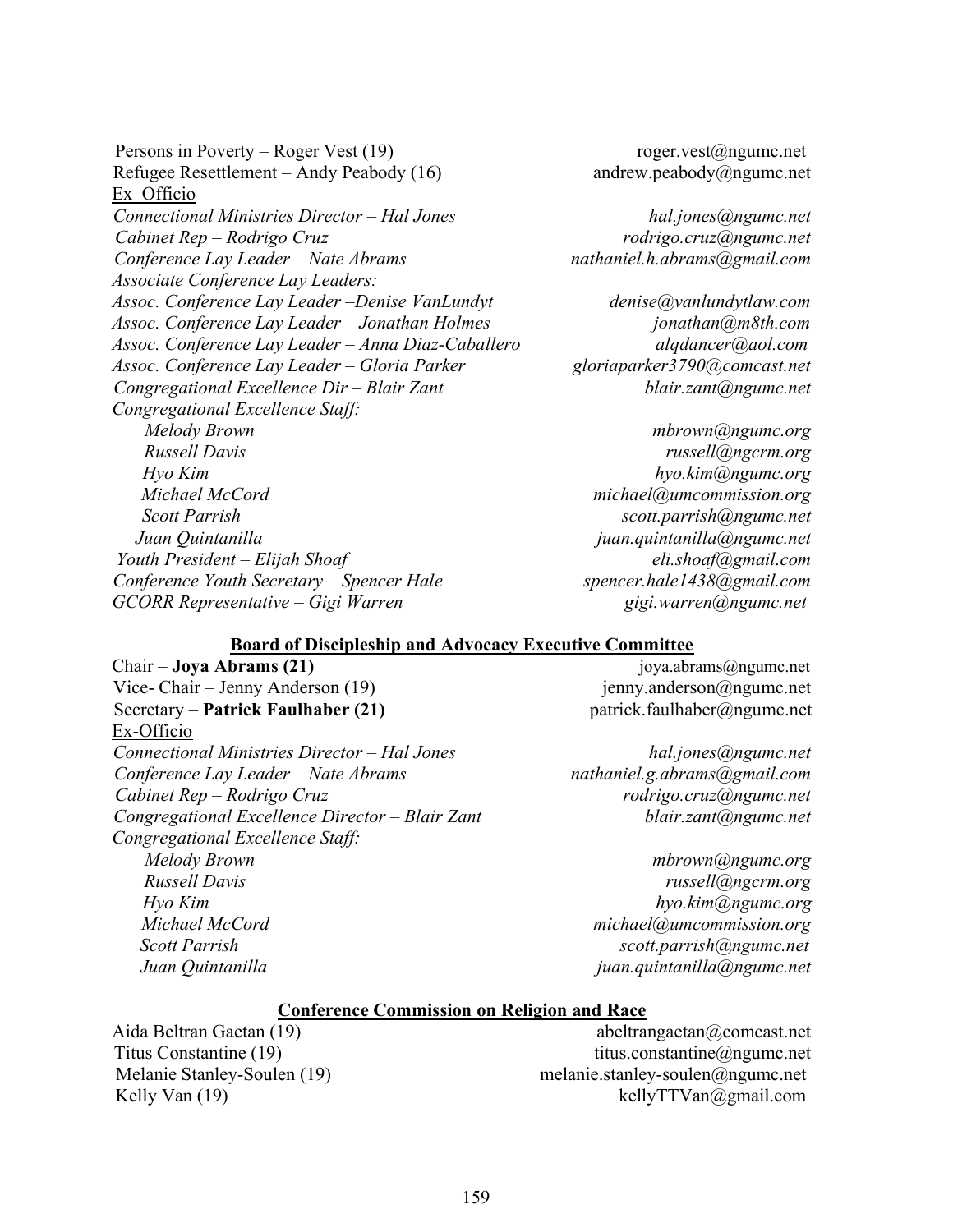David Carr (19) fd.carr@gmail.com Clara Green (19) cgreen0864@bellsouth.net Carolyn Poling (19) carolyn.poling@ngumc.net Derek Porter (19) derek.porter@ngumc.net Chris Rapko (19) djrapko (19) djrapko (19) djrapko (29 mail.com Etta Reid (19) etta.reid1@comcast.net DuWanna Thomas (19) duwanna.thomas (2) duwanna.thomas (2) duwanna.thomas (2) gmail.com Ex-Officio Cabinet Rep – Susan Landry susan.gary.landry@ngumc.net Conference Staff Rep – TBD

Minho Chung (19) minho.chung@ngumc.net Jimmy Moor (19) jimmy.moor@ngumc.net Donald Reed (19) donald.reed@ngumc.net Vance Ross (19) vance.ross@ngumc.net Brian Tillman  $(19)$  – Chair brian.tillman@ngumc.net Gigi Warren (19) Gigi Warren (19) Gigi Warren (19) Gigi Warren (2019)

# MINISTRY OF THE LAITY

#### Conference Board of Laity – Executive Committee

Conference Lay Leader Nate Abrams (21) has a mathaniel.h.abrams (22) nathaniel.h.abrams (2) gmail.com Associate Conference Lay Leaders Mary Williams – Conf. Dir. of Lay Servant Ministries mrslswjr@bellsouth.net Assoc. Conference Lay Leader –Denise VanLundyt denise@vanlundytlaw.com Assoc. Conference Lay Leader – Jonathan Holmes in its investment in its intervalse in the set of the set of the set of the set of the set of the set of the set of the set of the set of the set of the set of the set of the Assoc. Conference Lay Leader – Anna Diaz-Caballero alqdancer@aol.com Assoc. Conference Lay Leader – Gloria Parker gloriaparker3790@comcast.net Cabinet Rep –John Pinson is a series of the pinson of phine pinson  $\omega$  ngumc.net

#### BOARD OF CONGREGATIONAL DEVELOPMENT

**Officers** Chair–**Randy Hardy** (17) rhardy@mcelroyspecialty.com Vice-Chair–Yvette Massey (21) yvette.massey@ngumc.net Secretary –**Jacqueline Twiggs (21)** jltwiggs@bellsouth.net At Large Clergy Blake Trent (21) blake.trent@ngumc.net **Vance P. Ross (21)** vance.ross $\omega$ ngumc.net Adam Hilderbrandt (20) adam.hilderbrandt@ngumc.net Kevin Murriel (16) kevin.murriel@ngumc.net Anjie Woodworth (19) anjie.woodworth@ngumc.net At Large Laity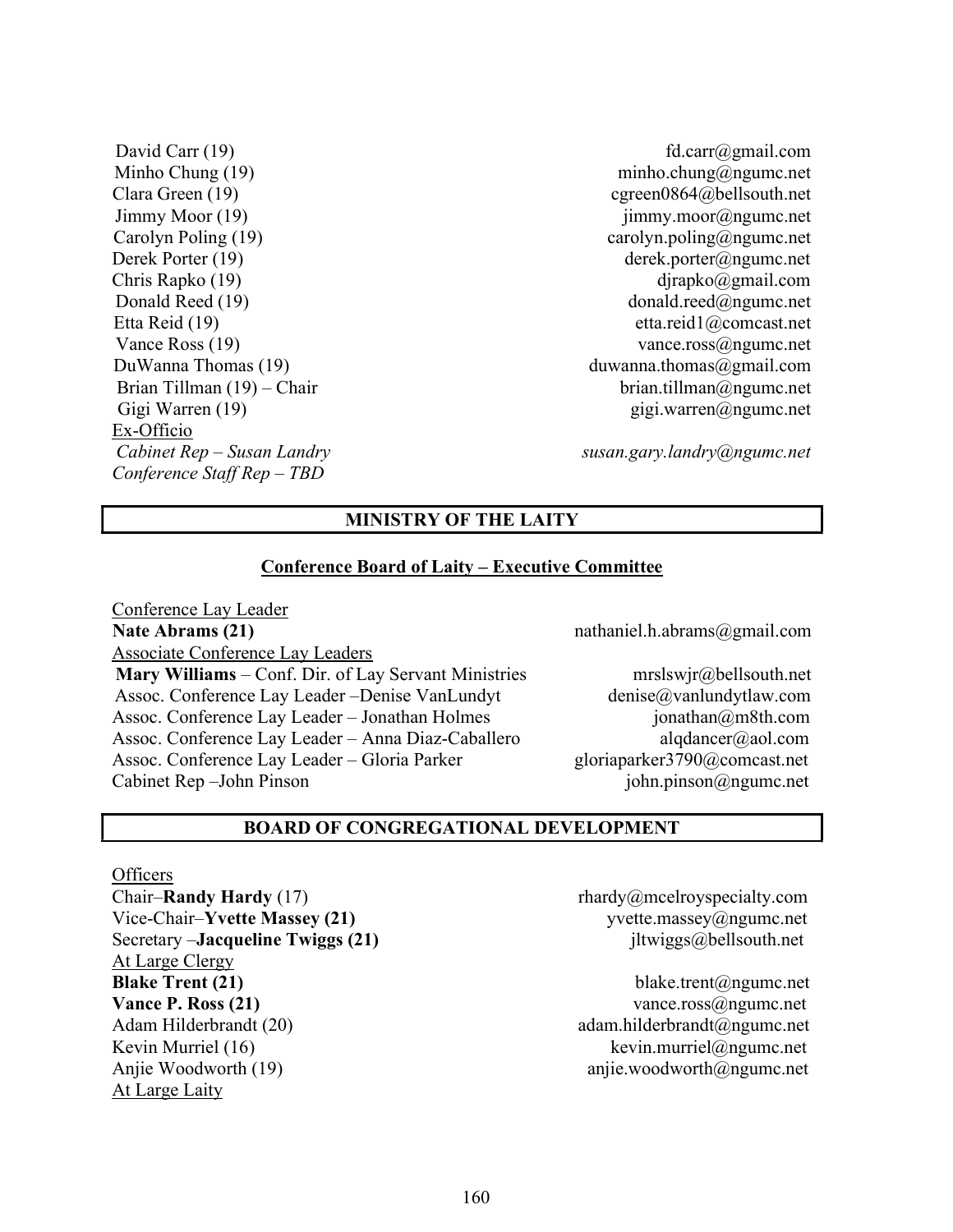Jeff Fuller (21) jefferyfuller61@comcast.net Andy Pitman (08-16/17) apitman3@icloud.com Dawn Townsend (16) ddstownsend@gmail.com Multi-Cultural Advocate Carolyn Stephens (14) carolyn.stephens  $\omega$ ngumc.net Committee Chairs Black Congregational Dev Ralph Thompson Latino Congregational Dev **Joel Rodriguez** Korean/Asian Congregational Dev William Seihwan Kim Ex-Officio Members Director of Congregational Excellence Services and Blair Zant Assoc. Director of Congregational Excellence – Latino Juan Quintanilla Assoc. Director of Congregational Excellence – Korean/Asian Hyo Kim Council on Finance and Administration Rep  $D$  Derek Porter Connectional Ministries Director Hal Jones Conference Treasurer Keith Cox  $Cabinet Rep - Board$  Byron Thomas Cabinet Rep – Latino Committee Rodrigo Cruz Cabinet Rep – Korean/Asian Committee Rodrigo Cruz Cabinet Rep – Black Church Committee Michael McQueen

Kathryn Banks (21) kat55z@gmail.com

#### Committee on Black Congregational Development

Ralph Thompson  $(14)$  – Chair ralph.thompson  $\omega$ ngumc.net Faye Ellis  $(20)$  – Vice-Chair fayem.ellis  $\omega$  fayem.ellis  $\omega$  gmail.com Icey Johnson (14) – Secretary icey (a) bellsouth.net Calvin Ward (21) clvnwd $\omega$ att.net **Tariq Cummings (21)** tariq.cummings@ngumc.net Harriett Adams Fairley (21) hyaf08@gmail.com Agnes Harvey  $(21)$  agnes.harvey@ngumc.net Debra Stewart (21) debra.stewart@ngumc.net Pam McCurdy (21) pam.mccurdy@ngumc.net Gregory Williams (08-15/17) gregory.williams@ngumc.net Yolanda Jones-Colton (20) yolanda.jones-colton@ngumc.net Ex-Officio Staff Rep – TBD Cabinet Rep – Michael McQueen michael.mcqueen@ngumc.net CORR Rep – Brian Tillman brian.tillman brian.tillman angumc.net Board of Ordained Ministry Rep –Carol Helton carol.helton@ngumc.net Ethnic Local Church Concerns – Robert King research and robert.king@ngumc.net

#### Committee on Latino Congregational Development

**Joel Rodriguez** (14)-Chair in the state of the state of the state of the state of the state of the state of the state of the state of the state of the state of the state of the state of the state of the state of the state Nora Colmenares (21) hora.colmenares (21) nora.colmenares (2) hora.colmenares (2) hora.colmenares (2) hora.colmenares (2) hora.colmenares (2) hora.colmenares (2) hora.colmenares (2) hora.colmenares (2) hora.colmenares (2) Ash McEuen (16) ash.mceuen@ngumc.net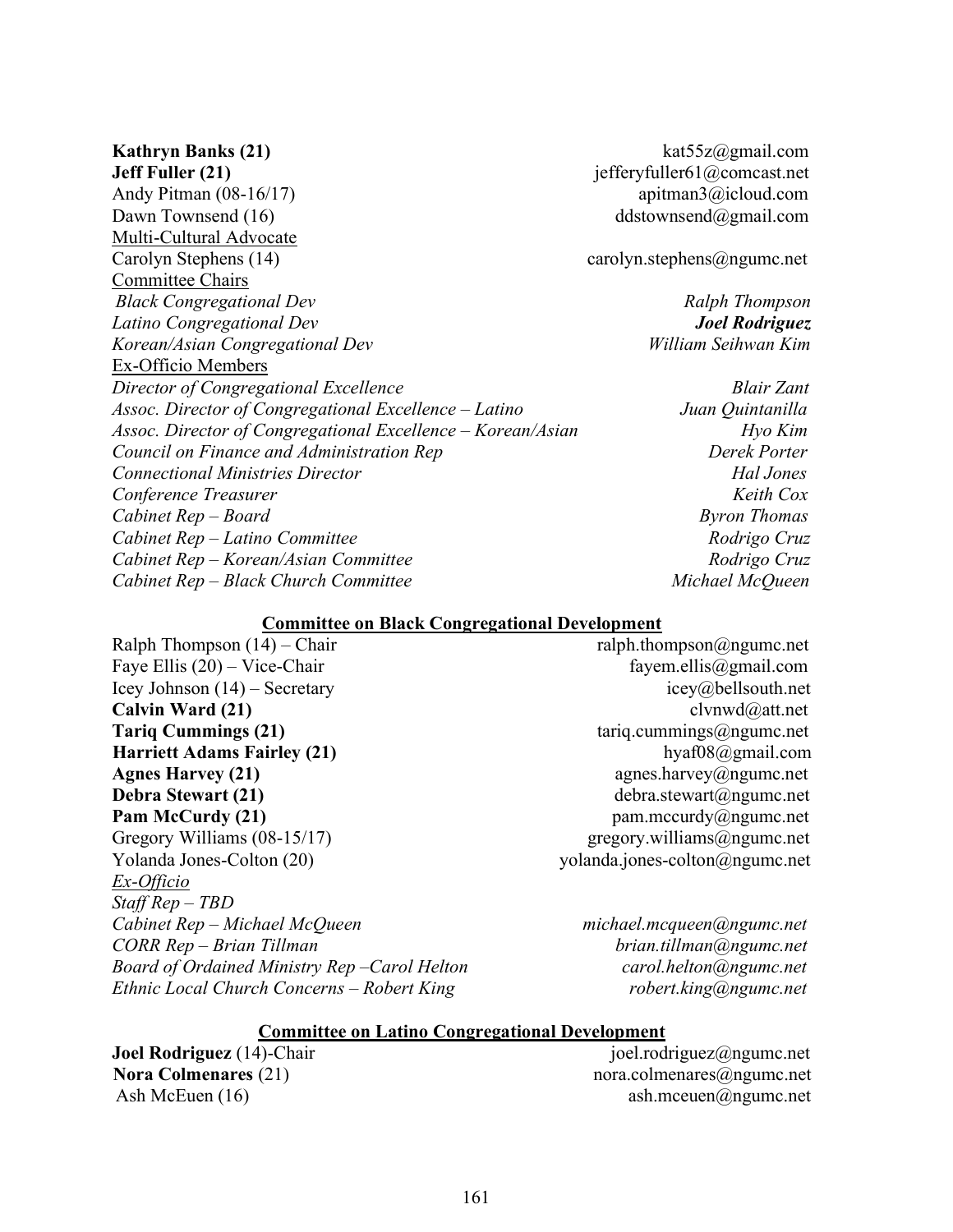Ex-Officio

Federico Apecena (18) federico.apecena@ngumc.net Hilda De Leon (18) hilda m deleon@hotmail.com Bryan Smith (19) bryan.smith@ngumc.net Luis Ortiz (19) louis.ortiz@ngumc.net Nelson Furtado (20) nelson.furtado (20) nelson.furtado (algumc.net

Staff Rep – Juan Quintanilla is a series in the set of the set of the set of the set of the set of the set of the set of the set of the set of the set of the set of the set of the set of the set of the set of the set of th Cabinet Rep – Rodrigo Cruz rodrigo.cruz@ngumc.net

#### Committee on Korean/Asian Congregational Development

Sungwon Nam (C-17) piousnam@gmail.com William Seihwan Kim  $(C-17)$  – Chair william.kim $(\partial \text{ngume.net})$ Grace Pyen (17) umwgrace@gmail.com Yong Chul Shin (C-17) yongchul.shin@ngumc.net Ex-Officio: Staff Rep – Hyo Kim hyo.kim ang kasaling kalendaryon net Cabinet Rep – Rodrigo Cruz rodrigo.cruz@ngumc.net

# Administrative Agencies of the Annual Conference

Clergy

# BOARD OF ORDAINED MINISTRY

- 
- 
- 
- 
- 
- 
- 
- 
- 9. Catherine Boothe Olson (13) catherine.boothe@ngumc.net
- 
- 
- 
- 
- 
- 
- 
- 
- 
- 
- 
- 
- 
- 

1. Beth Shugart (12) beth.shugart@ngumc.net 2. Sharon Edgar  $(12)$  sharon.edgar@ngumc.net 3. Cindy Blocksidge (12) cindy.blocksidge@ngumc.net 4. Tom Davis (12) tom.davis@ngumc.net 5. Martha Dye (12) martha.dye@ngumc.net 6. Karen Kagiyama (12) karen.kagiyama@ngumc.net 7. Jasmine Smothers (12) jasmine.smothers@ngumc.net 8. Yvette Massey (13) yvette.massey@ngumc.net 10. Gregory Williams (15) gregory.williams  $\omega$ ngumc.net 11. Jennie Andone (16) jennifer.andone@ngumc.net 12. David Campbell (16) david.campbell@ngumc.net 13. Tom Elliott (16) thomas.elliott@ngumc.net 14. Mac Enfinger (16) mac.enfinger@ngumc.net 15. Brian Germano (16) brian.germano@ngumc.net 16. Millie Kim (16) millie.kim@ngumc.net 17. Karen Lyons (16) karen.lyons@ngumc.net 18. Kenny Ott (16) kenny.ott $(a)$ ngumc.net 19. Grady Mosley (16) grady.mosley@ngumc.net 20. Betsy Butler (17) betsy.butler@ngumc.net 21. Yolanda Jones-Colton (18) yolanda.jones colton@ngumc.net 22. Thomas Martin  $(18)$  thomas.martin $@$ ngumc.net 23. Hee Chul Park (18) heechul.park@ngumc.net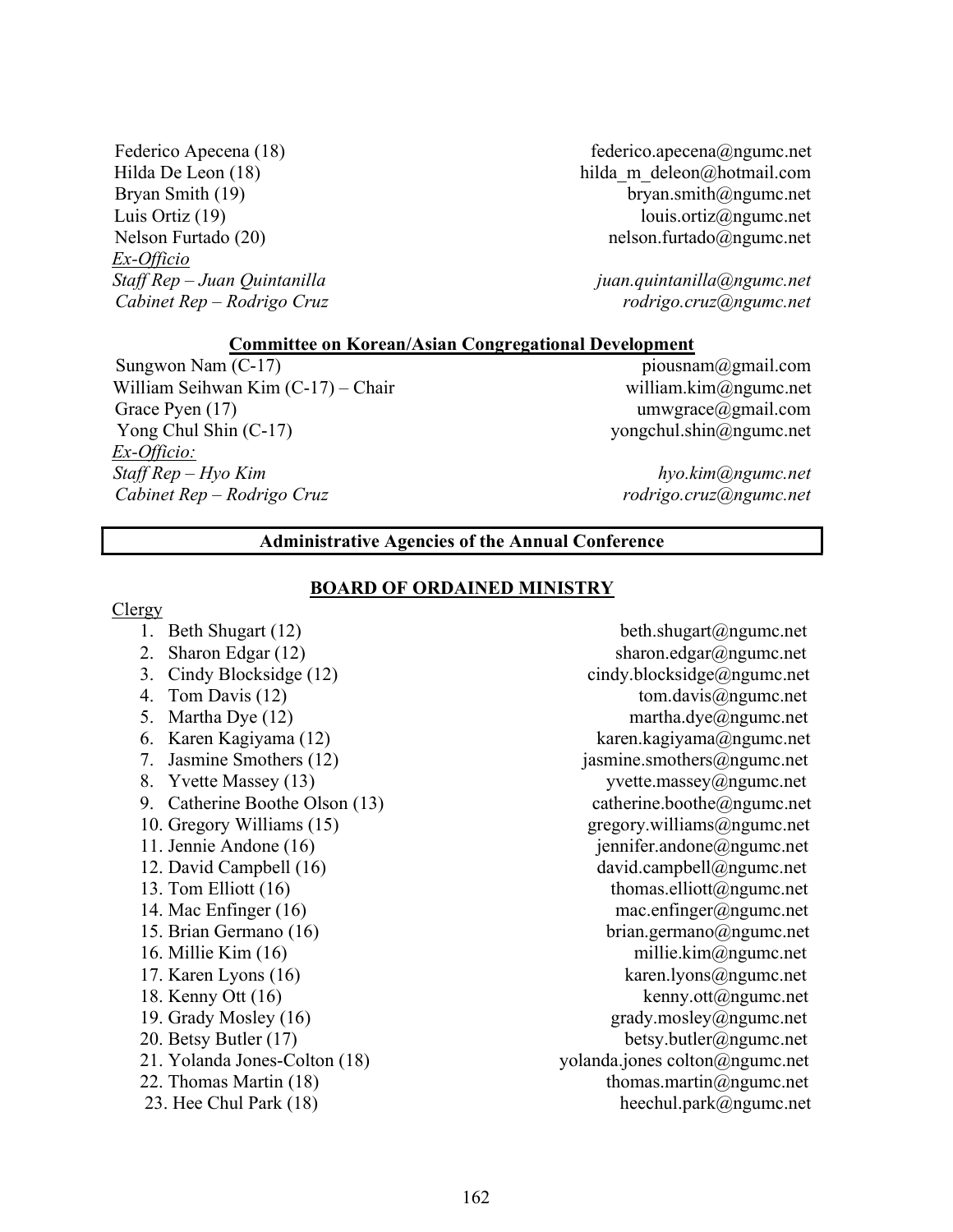24. Laura Rappold (18) laura.rappold@ngumc.net<br>25. Blair Setnor (18) laura.rappold@ngumc.net 26. Max Vincent (18) max.vincent@ngumc.net 27. David Walters (18) david.walters@ngumc.net 28. Steve Usry (19) steven.usry@ngumc.net 29. Amy Valdez Barker (19) amy.barker@ngumc.net 30. Carolyn Stephens (19) carolyn.stephens @ngumc.net 31. Dana Ezell (19) dana.ezell@ngumc.net 32. Emily Whiten  $(19)$  emily.whiten  $\omega$  ngumc.net 33. Shari Rates (19) shari.rates@ngumc.net 34. Jeremy Lawson (19) in the same property is a set of the set of the set of the set of the set of the set of the set of the set of the set of the set of the set of the set of the set of the set of the set of the set of t 35. Joya Abrams (19) joya.abrams@ngumc.net 36. Chris Laskey (19) chris.laskey@ngumc.net 37. Laurie Moeller (19) laurie.moeller@ngumc.net 38. Julie Boone (16) – Chair julie.boone@ngumc.net 39. Joe Palmer  $(20)$  joe.palmer@ngumc.net 40. Cassie Rapko (20) cassie.rapko@ngumc.net 41. Dalton Rushing (20) dalton.rushing @ngumc.net 42. Lynne Smith  $(20)$  lynne.smith $(a)$ ngumc.net 43. Joel Rodriguez (20) joel.rodriguez@ngumc.net 44. Jonathan Andersen (20) jonathan.andersen@ngumc.net 45. Zachrey Fitzpatrick (20) zachrey.fitzpatrick@ngumc.net 46. Brian Tillman (20) brian.tillman@ngumc.net 47. Matt Parker (20) matt.parker@ngumc.net 48. Valerie Loner (20) valerie.loner@ngumc.net 49. Cyndi McDonald (20) cyndi.mcdonald@ngumc.net 50. Terrilyn Lemons (20) - Vice Chair terrilyn.lemons@ngumc.net 51. Brian Smith (21) brian.smith $\omega$ ngumc.net 52. Adam Hilderbrandt (21) adam.hilderbrandt@ngumc.net 53. Michael Cromwell (21) example a michael.cromwell@ngumc.net 54. Dale McConkey  $(21)$  dale.mcconkey@ngumc.net 55. Kevin Murriel (21) kevin.murriel@ngumc.net 56. David Naglee (21) david.naglee@ngumc.net 57. Robert King (21) robert.king@ngumc.net Laity 1. Dena Brett (12) debrett62@gmail.com 2. Bill Martin (12) wgmartin @mindspring.com 3. Dianne Spencer (12) ds2687@bellsouth.net 4. Dianne Traynham (12) dtraynham dtraynham alternatil.com 5. Johnnie Simmons (14) chsimm@bellsouth.net 6. Margaret Wimberly  $(16)$  twins87@bellsouth.net 7. Randy Brown (16) randy.brown.0754@gmail.com 8. Deloris Carhee (16) deloriscarhee (a) bellsouth.net 9. Bob Fincher (16) bobfincher@bellsouth.net<br>
10. Tom Harrison (16) bobfincher@bellsouth.net<br>
joymas@aol.com 10. Tom Harrison  $(16)$ 

blair.setnor@ngumc.net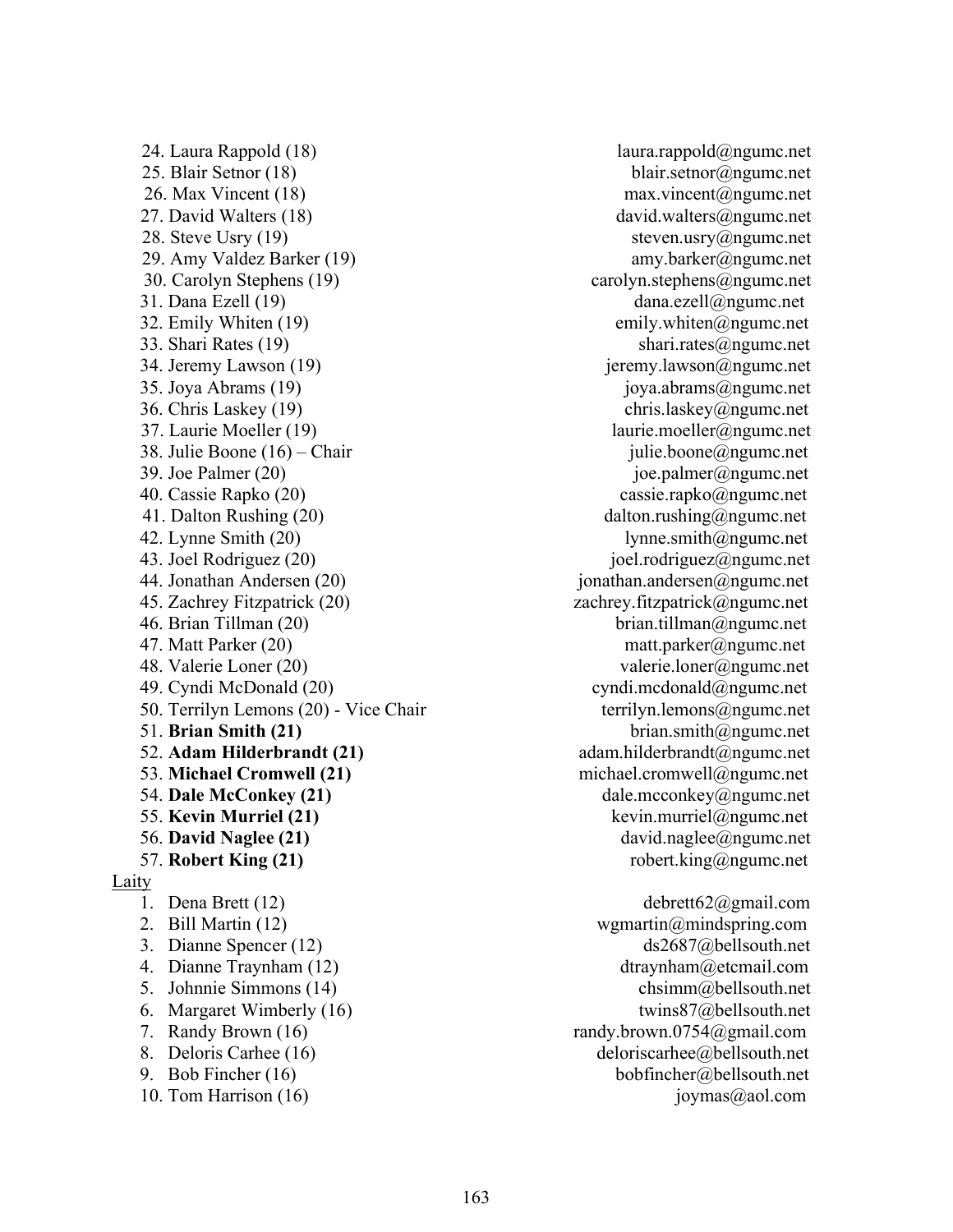13. Gloria Parker (20) gloriaparker3790@comcast.net 14. Elnetta Mitchell (20) edmitchell530@gmail.com 15. Jeff White (20) jwhite (20) jwhite (20) jwhite (20) horizonc.com 16. Shelly Hart (20) shart@emory.edu 17. Gwin Hall (21) gwin.hall@yahoo.com 18. Lynn Rainey (21) lrainey (200 lrainey (200 lrainey (200 lrainey (200 lrainey (200 lrainey (200 lrainey (20 Ex-Officio Order of Elders – Leon Matthews leon.matthews@ngumc.net Order of Deacons Rep – Lindsay Geist lindsay lindsay.geist@ngumc.net FLPAM Rep – YoLanda Colton-Jones yolanda.jones-colton@ngumc.net Registrar – Bernice Kirkland bernice.kirkland@ngumc.net

11. Johnnie Follins (19) jthe service is the service of the service of the service of the service of the service of the service of the service of the service of the service of the service of the service of the service of t 12. Joel Harrell (20) **jharr73414@aol.com** jharr73414@aol.com

Cabinet Rep – Jessica Terrell is a controllar controllation is essica.terrell angumc.net

# COMMISSION ON EQUITABLE COMPENSATION

# District Representatives

- 1. District 1 Central West Harden Hopper (C-16)-Chair harden.hopper@ngumc.net
- 2. District 2 Central North Michael Stinson (C-20) michael.stinson@ngumc.net
- 3. District 3 Central East Elvira Rogers (C-12) elvira.rogers@ngumc.net
- 4. District 4 Central South Eric Lee (C-14) eric.lee@ngumc.net
- 5. District 5 North West Bill Traynham (L-08-12/16) traynham@etcmail.com
- 6. District 6 North East Brian Funderburke (C-20) brian.funderburke@ngumc.net
- 7. District 7 South East Bill Powers (L-17) bpowers@hotmail.com
- 8. District 8 South West Fredie Williams (L-16) fredie.williams@gmail.com

# At Large Members

- 
- 
- 3. Ernestine Bennett (L-16) eben915402@aol.com
- 
- 
- 
- 
- 8. Sheila Preacher (C-18) shelia.preacher@ngumc.net
- 
- 
- 
- 

Ex-Officio

Conference Treasurer-Keith Cox kcox@ngumc.org Cabinet  $Rep-Byron$  Thomas byron.thomas byron.thomas byron.thomas by  $By$ 

1. John Mattox (C-14) john.mattox@ngumc.net 2. Ed Judy (C-16) ed.judy@ngumc.net 4. Jay Fulmer (L-17) jbfdawg@bellsouth.net 5. Diann Crosby (L-17) dianncrosby @bellsouth.net 6. Bill Ford  $(L-17)$  jninc $@$ ellijay.com 7. Jill Brown (L-18) jlbwtl@att.net

9. Madge Watson (L-18) cousar@bellsouth.net 10. Deborah Holloway (21) deborah.holloway@ngumc.net 11. Dana Everhart (21) dana.everhart (2001) dana.everhart (application of the dana.everhart (application of the dana.everhart (application of the dana ever hard (application of the dana ever hard dana eventually dana even 12. Precious Boudouin (21) pboudouin  $\omega$  phoudouin  $\omega$ yahoo.com

# BOARD OF PENSIONS AND HEALTH BENEFITS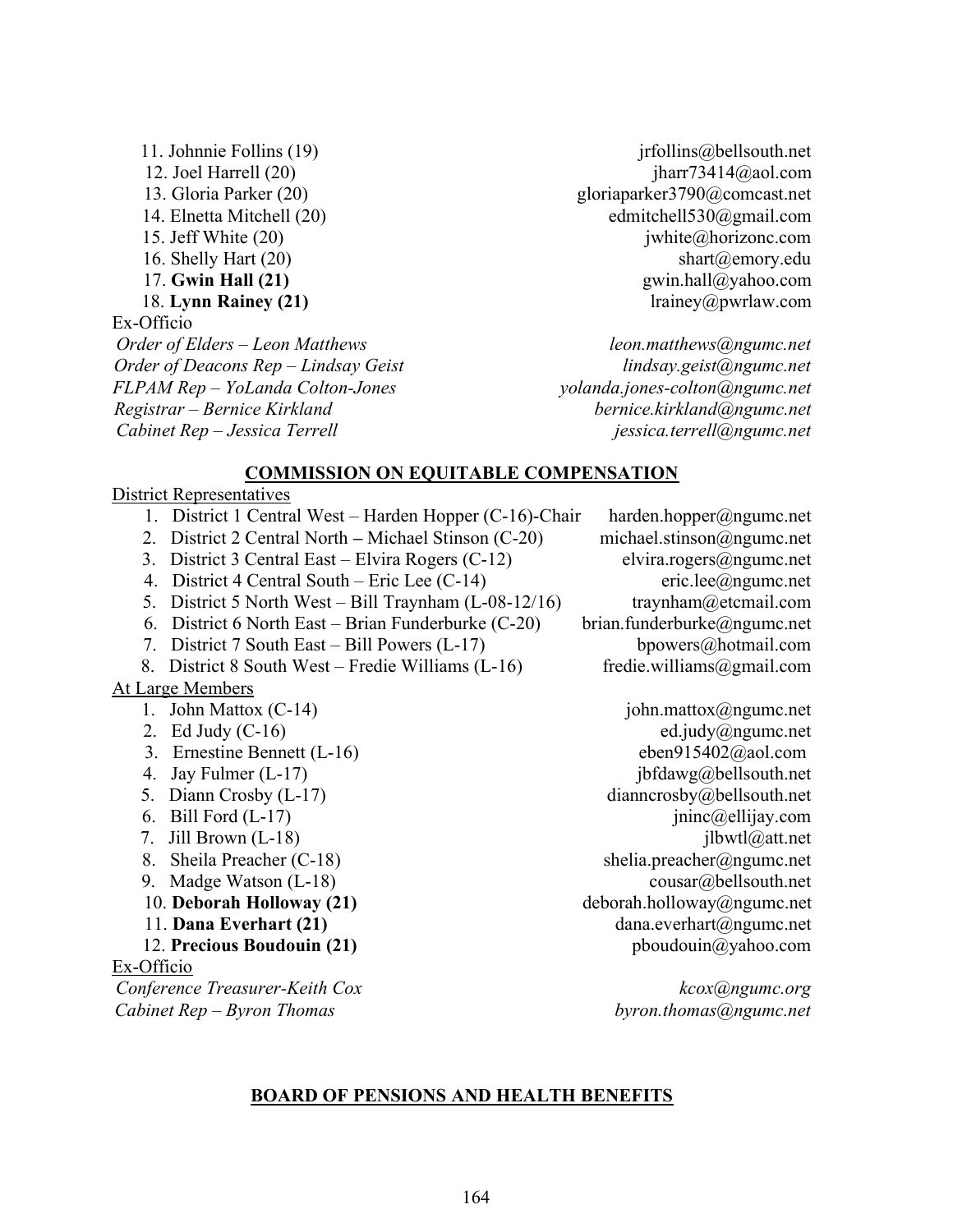Class of 2029

- 
- 
- 
- 
- 
- 
- 
- 
- 
- 
- 
- 12. Morris Henderson (21)-Chair morrishenderson2020@gmail.com
- 
- 
- 
- 

# Class of 2024

- 
- 
- 
- 
- 
- 
- 
- 

Ex-Officio Conference Treasurer – Keith Cox kcox@ngumc.org Conference Benefits Officer – Amy King  $R$  aking  $\alpha$  has a king a king a king a king a king a king a king a king a king a king a king a king a king a king a king a king a king a king a king a king a king a king a king a Wespath Rep – Mathew Pinson mpinson mpinson mpinson mpinson mpinson mpinson mpinson mpinson mpinson m  $Wespath Rep - Ed Tomlinson$  ed.tomlinson ed.tomlinson ed.tomlinson  $\omega$ ngumc.net Wespath Rep - Neal Purcell intervals and the property ineal purcell a property ineal purcell and  $j$ neal purcell a purcell a purcell a purcell a purcell a purcell a purcell a purcell a purcell a purcell a purcell a purcell Cabinet Rep – Michael McQueen michael.mcqueen@ngumc.net

1. **Carol Cook (21)** carol.cook@ngumc.net 2. Erik Mays (21) erik.mays@ngumc.net 3. Kathy Lamon  $(21)$  kathy.lamon@ngumc.net 4. **Zach Martin (21)** zack.martin@ngumc.net 5. Derrick Rhodes (21) derrick.rhodes@ngumc.net 6. **Chaloea Hale (21)** chaloea.hale@ngumc.net 7. Andy Pitman  $(21)$  apitman $2(\hat{a})$ icloud.com 8. Darryl Kirkland (21) kirklanddek@gmail.com 9. Elizabeth Schroeder (21) elizms619@gmail.com 10. Iris Hamilton (21) ib.hamilton52@gmail.com 11. Merritt Bond (21) merrittbond@bellsouth.net 13. Rori Blakeney (21) rori blakeney (200 rori blakeney (200 rori blakeney (200 rori blakeney (200 rori) 14. Ruth Knox  $(21)$  rknox $\mathcal{Q}$ wesleyancollege.edu 15. William Wilson (21) comgr@bellsouth.net 16. Melanie Crowe (21) crowe819@comcast.net

1. Ed Tomlinson (16) ed.tomlinson@ngumc.net 2. Charles Broome (16) charles.broome@ngumc.net 3. Andy Postell (16) andy.postell@ngumc.net 4. Sondra Jones (16) sondra.jones@ngumc.net 5. Amanda Lane (17) amanda.lane@ngumc.net 6. Karen Webster Parks (18) park1155@bellsouth.net 7. Trey Wood (18) treywood47@gmail.com 8. James Buckman  $(16)$  jim.buckman  $\omega$ ngumc.net

#### BOARD OF TRUSTEES OF THE ANNUAL CONFERENCE

Clergy **Eric Lee (C-21)** eric.lee@ngumc.net Stacey Rushing (C-20) stacey.rushing@ngumc.net Bert Neal (C-17) bert.neal@ngumc.net Carolyn Stephens (C-17) carolyn.stephens@ngumc.net Laity - Women Cathy Huffines (L-21) cathay.huffines@comcast.net Sonja N. Brown (L-16) hatashabrownesq@gmail.com Julie Childs (L-17)-Chair jchilds @mmatllaw.com Ginger Smith (L-18)-Archives and History virginia.smith@emory.edu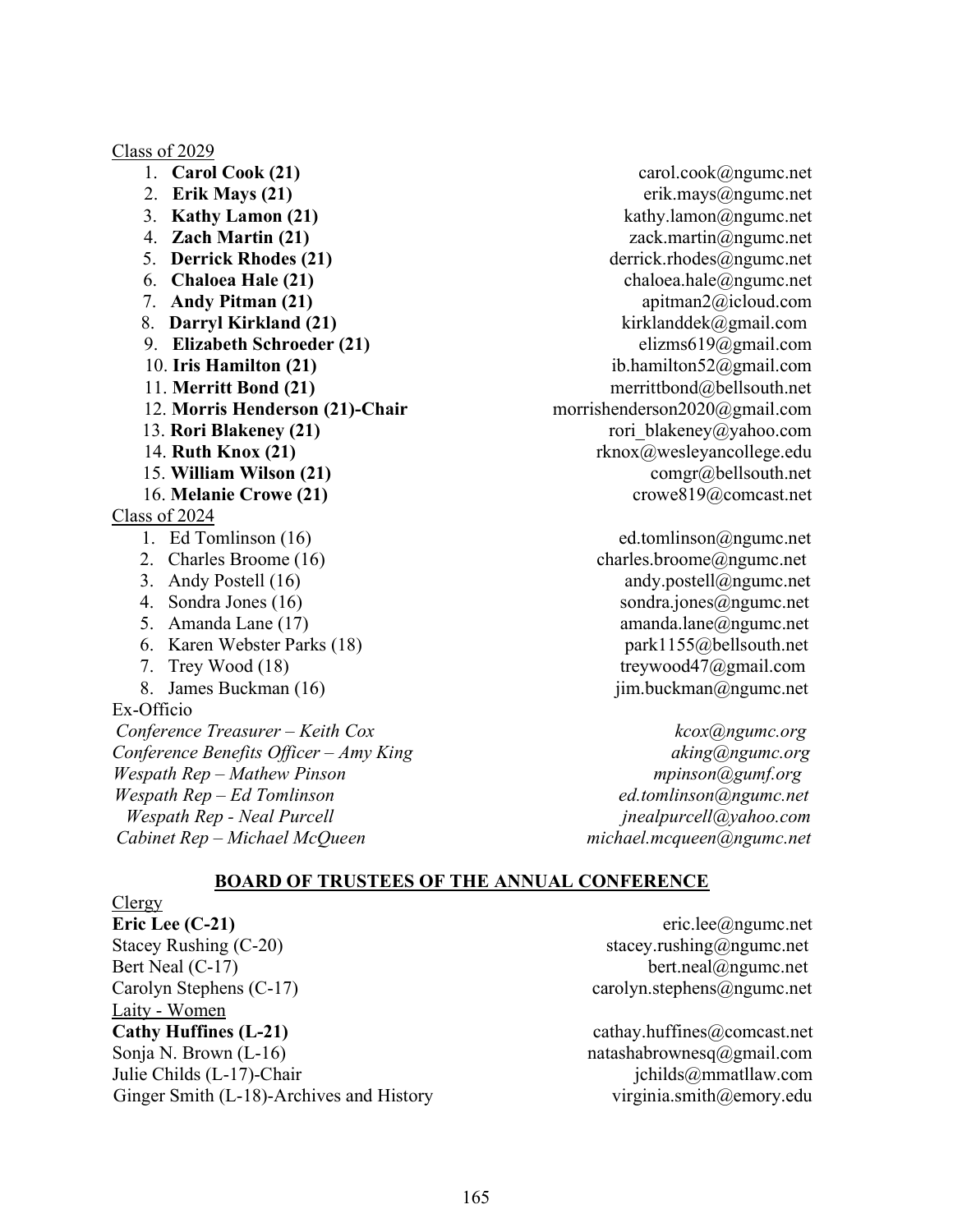Laity - Men Ernest Cooper (L-21) ecooper (1 and 2008) ecooper (2 and 2008) ecooper (2 and 2008) ecooper (2 and 2008) expansion extends to the extension extends to the extension ecooper (2 and 2 and 2 and 2 and 2 and 2 and 2 and 2 and Mathew Pinson (L-16) mpinson@gumf.org John Lawrence (L-16) jhlawrence777@gmail.com Harold Tarpley (21) harold.tarpley@gmail.com Ex-Officio Conference Treasurer – Keith Cox kcox@ngumc.org Conference Chancellor – Jim Thornton in the same imaging content of the content of the content of the content of the content of the content of the content of the content of the content of the content of the content of the

COUNCIL ON FINANCE AND ADMINISTRATION

Laity **Jennifer Dorris (21)** jd.jfdorris@gmail.com **Tiffany Brown (21)** tiffany $\omega$ tiffanychrown.com Ray Robinson (21) rm.robinson@comcast.net Rachel Fullerton (21) fullerton.rachel@gmail.com Julius (Bucky) Highsmith (21) jhighsmith  $\omega$ smf-law.com Al Threlkeld (L-17) athrelkeld@haynesmoore.com Ray Cann (L-14) raycann66@gmail.com Lex Rainey (L-14) laam (a) ellijay.com Bill Gladden (L-18) bill@wcgladden.com Jeffrey Adams (L-18) – Vice Chair jeffreypadams@bellsouth.net Claire Wood (L-19) cwood@murphyharpst.org Clergy Angie Johnson (21) angie.johnson@ngumc.net Scott Pickering (21) scott.pickering@ngumc.net **Jeff Rogers (21)** jeff.rogers@ngumc.net Ellen Shepard (C-13-14/15) ellen.shepard@ngumc.net Beth Sanders (C-17) beth.sanders@ngumc.net Bill Burch (C-16) – Chair bill.r.burch@ngumc.net Cyndi McDonald (C-14) cyndi.mcdonald@ngumc.net Jonathan Andersen (C-18) jonathan.andersen@ngumc.net Derek Porter (C-18) derek.porter@ngumc.net Zachrey Fitzpatrick (C-19) zachrey.fitzpatrick@ngumc.net Ex-Officio Bishop – Sue Haupert-Johnson bishop@ngumc.org  $Conference$  Treasurer – Keith Cox  $k\cos(\omega n)$ Conference Controller – Bruce Cooper and the controller bcooper bcooper becomes Connectional Ministries Director – Hal Jones hall in the hall innes hall in the hall in the hall in the hall in the hall in the hall in the hall in the hall in the hall in the hall in the hall in the hall in the hall in th Cabinet Rep – Alice Rogers<br>GCFA Representative – Steve Wood and alice.rogers@ngumc.net  $GCFA$  Representative – Steve Wood

janette chevere@yahoo.com

# COMMITTEE ON EPISCOPACY

Laity - Women Virginia McCahan (16) vmccahan@mindspring.com Deloris Carhee (16)-Chair deloriscarhee @bellsouth.net<br>Janette Chevere (16) deloriscarhee algoriscarhee algoriscarhee algoriscarhee algoriscarhee algoriscarhee algori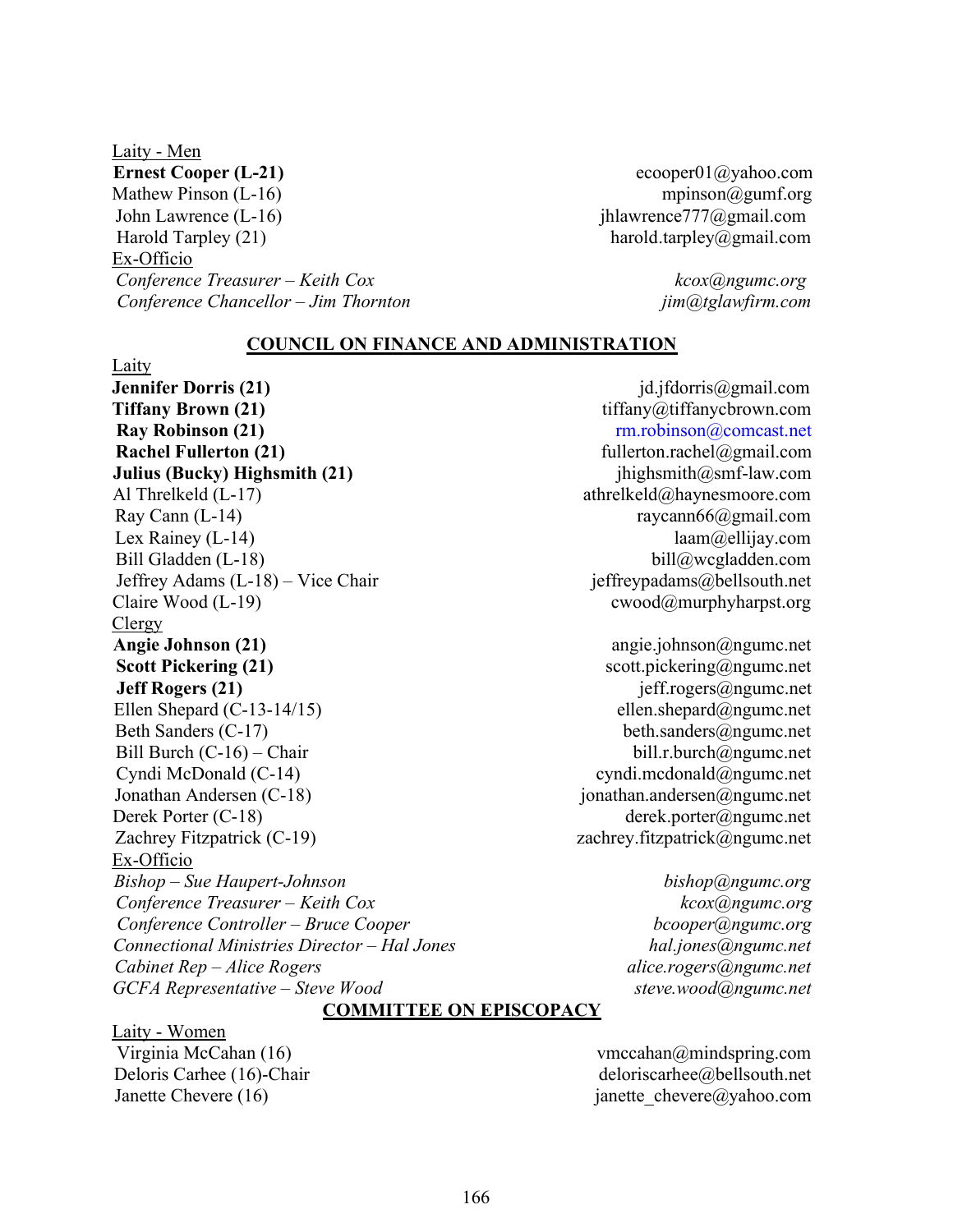Laity - Men

# Clergy

Robert King  $(21)$  robert.king  $\omega$ ngumc.net Julie Boone (16) julie.boone@ngumc.net Chuck Savage (16) chuck.savage@ngumc.net Anika Jones (18) anika.jones (18) anika.jones (18) anika.jones (2) anika.jones (2) anika.jones (2) anika.jones (2) anika.jones (2) anika.jones (2) anika.jones (2) anika.jones (2) anika.jones (2) anika.jones (2) anika.jones Ex-Officio Assistant to the Bishop – Terry Walton terry.walton terry.walton terry.walton terms of the Bishop – Terry Walton Conference Lay Leader-Nate Abrams nathaniel.h.abrams agmail.com Jurisdictional Episcopal Committee – Mathew Pinson music mpinson mpinson m Jurisdictional Episcopal Committee – Phil Schroeder *phil.schroeder@ngumc.net* 

Dawn Townsend (16) ddstownsend@gmail.com Rene Watson  $(16)$  renewatson $@at$ .net

Morris Henderson (16) morrishenderson2020@gmail.com Dave Hardy (16) damasash@bellsouth.net Bob Greene (16) treborlynn@aol.com

Laurie Moeller (21) laurie.moeller@ngumc.net

#### Episcopal Residence Committee

Ex-Officio Committee on Finance & Admin. Chair – Bill Burch  $\omega$  bill.r.burch@ngumc.net Board of Trustees Chair – Julie Childs in the state of the second school of Trustees Chair – Julie Childs in the second school of the second school of Trustees Chair – Julie Childs in the second school of the second school Episcopal Committee Chair – Deloris Carhee deloriscarhee (a) bells outh.net

#### COMMITTEE ON INVESTIGATION

4 Clergy Candy Thacker (14) candy.thacker (2) candy.thacker (2) candy.thacker (2) neuron candy.thacker 3 Laity Alternates – Clergy Walter Jones (15) walter.jones@ngumc.net Lindsay Geist (19) lindsay.geist@ngumc.net David Naglee (19) david.naglee@ngumc.net Alternates – Laity Rebecca Patton Falco (19) rpfalco  $\omega$ earthlinks.net Jan Pearce (19) pearcejan444@gmail.com Carol Davis (19) cjd418@comcast.net

Dan Brown (15) dan.brown@ngumc.net Leon Matthews (15) leon.matthews (2018) Beth Sanders (20) beth.sanders and beth.sanders and beth.sanders and beth.sanders and beth.sanders and beth.sanders and beth.sanders and beth.sanders and beth.sanders and beth.sanders and beth.sanders and beth.sanders and

Sid Linton (15) slinton@mindspring.com Wayne Pierce  $(19)$  piercejwayne  $\omega$  percejwayne  $\omega$  p-dlaw.com Dion Tracy Duckett (19) dduckett@duckettlawllc.com

#### ADMINISTRATIVE REVIEW COMMITTEE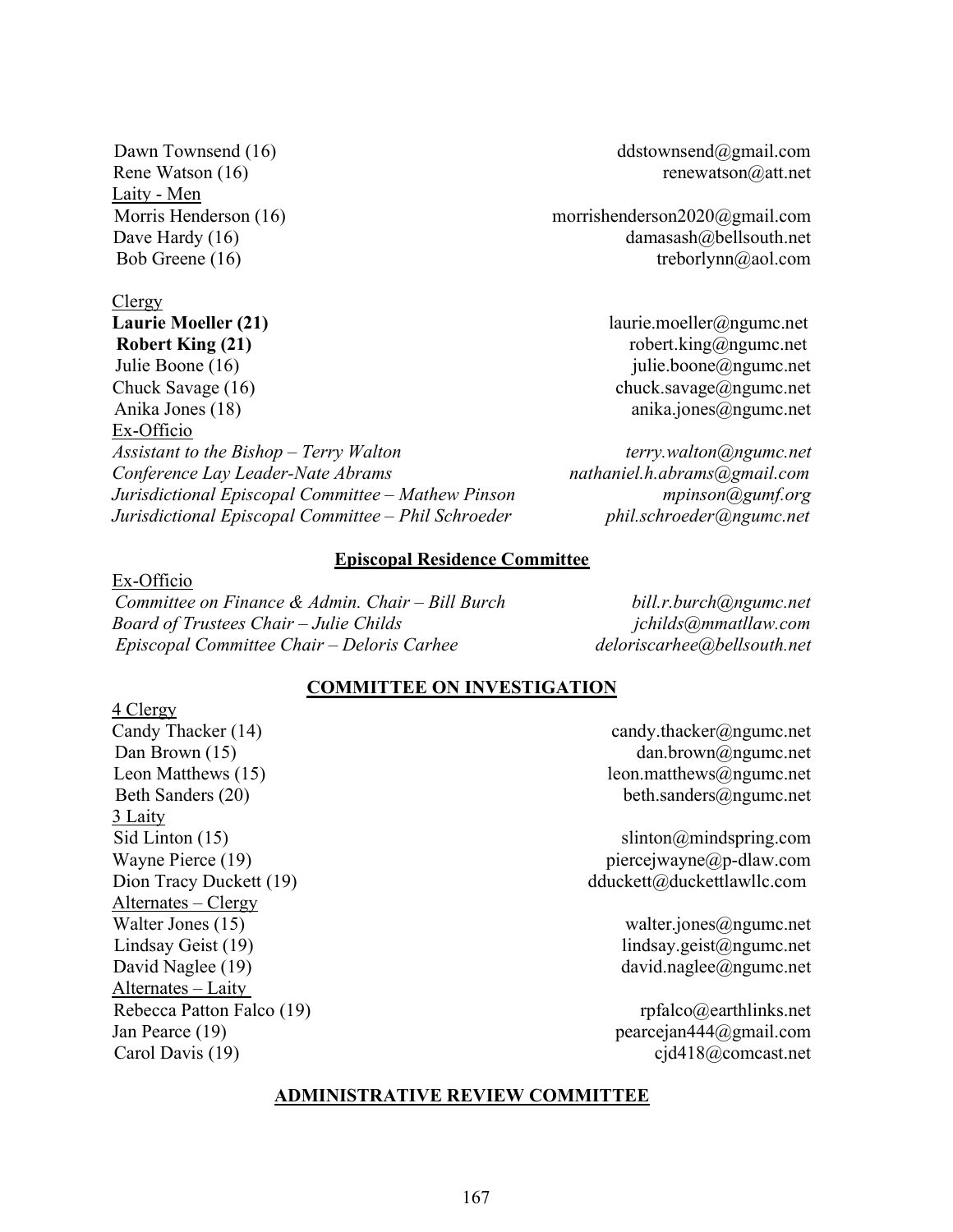# 3 Clergy in Full Connection Bert Neal (19) bert.neal@ngumc.net Richard Puckett (20)-Chair richard.puckett@ngumc.net **TBD** 2 Alternates Bill Britt (16) bill.britt@ngumc.net TBD

#### NORTH GEORGIA UNITED METHODIST HOUSING AND HOMELESS **COUNCIL**

District Representatives Central North Clergy – Joseph L Crawford  $(14)$  fsume function  $\omega$  function  $\omega$  function function function  $\omega$  bells outh.net Central North Lay – Stephanie Dressler (17) sdressle@bellsouth.net Central South Clergy – Jenna Kennedy (17) jenna.kennedy@ngumc.net Central South Lay – Charles Barber (17) charles.barber@emory.edu Central East Clergy – Elaine Wilder (18) elaine.wilder@ngumc.net Central East Lay – Juliana Cash (19) cashjuliana97@gmail.com Central West Clergy – Roger Vest (14) roger.vest@ngumc.net Central West Lay – Louise Young (16) lyoung98@aol.com<br>
North East Clergy – **Keva Hillman (21)** keva.hillman@ngumc.net North East Clergy – Keya Hillman  $(21)$ North East Lay – Jennifer Boydstun (15) jennifer@clarksvillefirst.org North West Clergy – Thom Shores (15) thom.shores  $\omega_{\text{ngume.net}}$ North West Lay - Bob Stevens (20) rfs@ellijay.com South East Clergy – Lindsey Solomon (20) lindsey.solomon@ngumc.net South East Lay – Judy Teasley (18) jatx2 $@$ comcast.net South West Clergy – Fede Apecena  $(20)$  fede.apecena $\omega$ ngumc.net South West Lay – Carol Cain (17) carolcain007@gmail.com At Large Members – Clergy Jennifer Hansen (14) – Financial jennifer.hansen@ngumc.net Deborah Holloway (14) deborah.holloway@ngumc.net Candy Thacker (14) candy.thacker@ngumc.net Matt Parker (16) matt.parker@ngumc.net Sally Oakes (16) sally.oakes@ngumc.net Montana Hamby (19) montana.hamby@ngumc.net Ryan Young  $(20)$  ryan.young $@$ ngumc.net Ed Dickens (18) ed.dickens (2) ed.dickens (2) ed.dickens (2) ed.dickens (2) ed.dickens (2) ed.dickens (2) ed.dickens (2) ed.dickens (2) ed.dickens (2) ed.dickens (2) ed.dickens (2) ed.dickens (2) ed.dickens (2) ed.dickens At Large Members – Laity **Brian Hooker (21)** tvhooker (2001) to the state of the state of the state of the state of the state of the state of the state of the state of the state of the state of the state of the state of the state of the state of t **Jan Hollis (21)** jdavis5498@gmail.com Cindy Corona (16) tcoronaco@comcast.net Howard Cox  $(16)$  – Vice Chair cox4380@bellsouth.net Pam Buzbee (17) pambuzbee  $\omega$ gmail.com Paul Henry (18) pkhenry (2) pkhenry (2) pkhenry (2) att.net Lynn Peek (20) lynnpeek217@gmail.com Ryan Jones  $(20)$  rjonesy $19@g$ gmail.com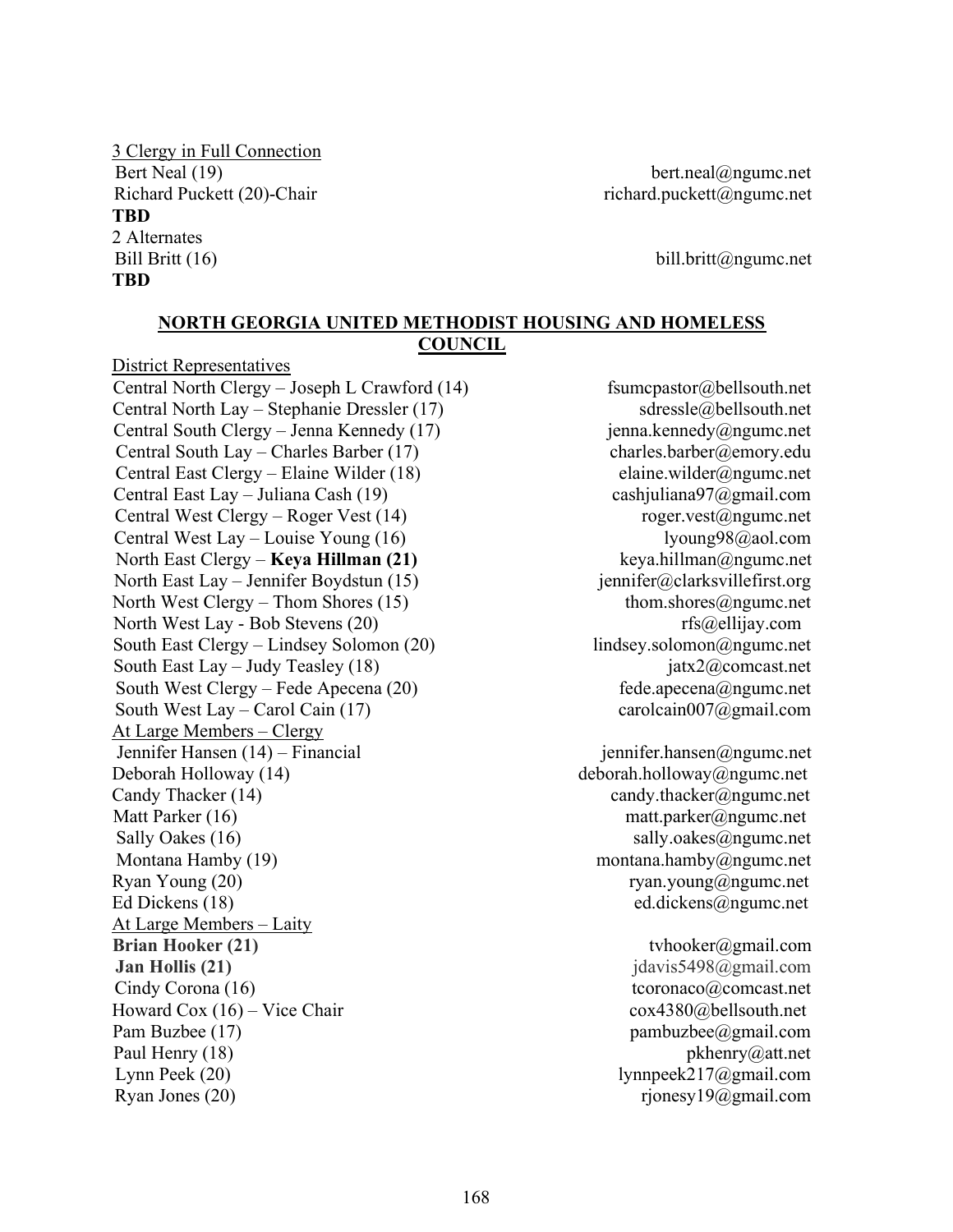Ex-Officio Director – Laura Rappold late and the contract of the contract of the lrappold agmail.com Conference Staff Rep – Scott Parrish scott.parrish scott.parrish and scott.parrish and scott.parrish and scott.parrish and scott.parrish and scott.parrish and scott.parrish and scott.parrish and scott.parrish and scott.par Persons in Poverty Rep – Roger Vest roger.vest@ngumc.net Resettlement Rep – Andy Peabody andy meabody andy peabody and andy peabody angume.net Cabinet  $Rep - Alice Rogers$  and  $G$  alice.rogers  $\omega$  alice.rogers  $\omega$  ng umc.net

#### GEORGIA UM COMMISSION ON HIGHER EDUCATION and COLLEGIATE MINISTRY

North Georgia

Class of 2022: Stuart Gulley, Brenda Jones Lewis, Rebecca Davis Class of 2023: Perry Rountree, Beau Seagraves, Nora Colmenares, Ruth Knox Class of 2024: Christy Robinson, David Walters, Mark Westmoreland

South Georgia Class of 2022: David Wood, Kathy Bradley Class of 2023: Isaac Salgado, Jeff Hanson, Lynn Meadows-White Class of 2024: Michael Culbreth, Caren Dilts, Scott Tucker

Ex-Officio

Commission Executive Director – Michael McCord michael@umcommission.org Connectional Ministries Dir – Hal Jones hal.jones@ngumc.net  $Cabinet Rep-Susan Landry$  susan.landry@ngumc.net Conference Staff Rep – TBD

#### Conference Related Agencies

#### GEORGIA PASTORS' SCHOOL MANAGERS

Nancy Long (21) nancy.long@ngumc.net Susan Allen Grady (21) Susan.allengrady@ngumc.net Robert Lawrence (20) robert.lawrence@ngumc.net Theresa Coleman (20) theresa.coleman@ngumc.net Arianna Eberle(14) arianna.eberle@ngumc.net Dan Dixon  $(16)$  dan.dixon@ngumc.net Jane Nugent (16) jane.nugent@ngumc.net Lori Osborn (16) lori.osborn@ngumc.net Joel Miller (16) joel.miller@ngumc.net Matt Murphy (16) matt.murphy@ngumc.net Pam McCurdy (17)<br>
Maria Bowers (19) pam.mccurdy@ngumc.net<br>
maria.bowers@ngumc.net  $maria.bowers@ngume.net$ Ex-Officio Bishop – Sue Haupert-Johnson bishop@ngumc.org Conference Staff Rep – TBD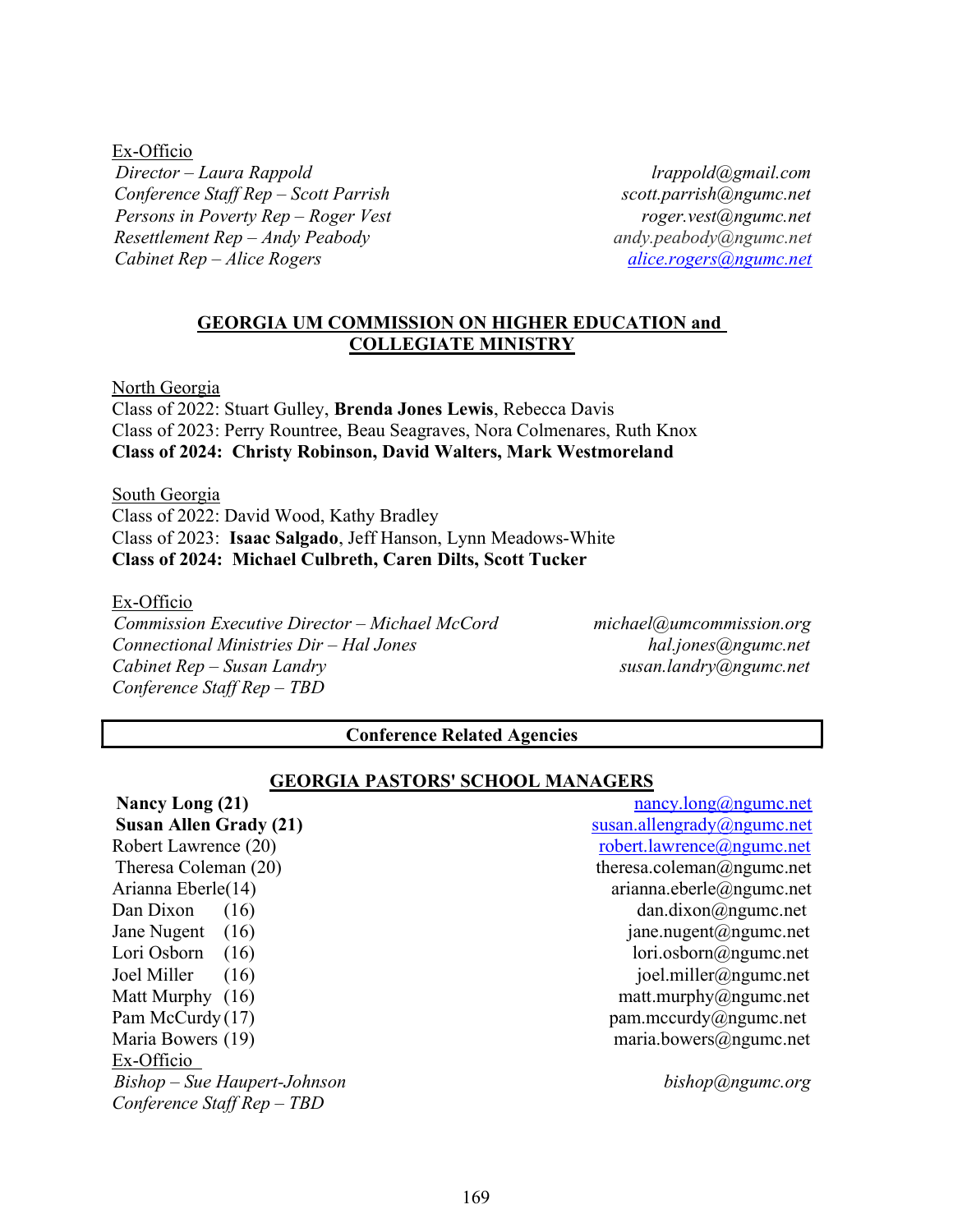#### NORTH GEORGIA CAMP AND RETREAT MINISTRIES BOARD OF DIRECTORS

Class of 2022 John Lawrence jhlawrence777@gmail.com Nancy Curtin Morris – Chairperson nancy and nancy at http://www.mancy.com Ed Tomlinson ed.tomlinson ed.tomlinson approximately Joya Abrams – Vice Chairperson joya.abrams@ngumc.net Millie Kim millie.kim@ngumc.net Mike Lane - Secretary rileyann@mac.com Class of 2023 Bill Hardman, Jr hardmanproperties@gmail.com Pellum Peters – Treasurer pellum.peters23@gmail.com Adam Roberts and a control adam.roberts adam.roberts adam.roberts and a control adam.roberts and a control adam.roberts and a control adam.roberts and a control adam.roberts and a control adam.roberts and a control adam.ro Amanda Seals sealsamanda@gmail.com Elaine Sharp elainesharp1@gmail.com Dee Shelnutt dee.shelnutt dee.shelnutt dee.shelnutt also experience to be a shelmutt also experience to be a shelmutt also experience to be a shelmutt also experience to be a shelmutt also experience to be a shelmutt also Ex-Officio Director of Camp & Retreat Ministries – C. Russell Davis russell@ngcrm.org Director of Connectional Ministries – Hal Jones hal.jones@ngumc.net Cabinet Rep – Alice Rogers and the contract contract alice.rogers@ngumc.net Bishop – Sue Haupert-Johnson bishop@ngumc.org

# GEORGIA UNITED METHODIST FOUNDATION, INC. BOARD OF TRUSTEES

Class of 2021: C. Bert Bennett, William T. Daniel, Jr., David Duke, Lee D. Highsmith, Ruth A. Knox, Calvin R. Stamps, William A. Vogel

Class of 2022: William T. Daniel, Jr., Bernice Kirkland, David Duke, Bert Neal, Richard Shinhoster, Georgia Slagle, Elaine Wilder

Class of 2023: Kathryn H. Dennis, Lauren G. Isom, Hyo Shik Kim, Kathy R. McCollum, Doreen Smalls, Will Zant

Class of 2024: Charles Bachman, Brittany Haynes, Ruth A. Knox, Cater Thompson, William Vogel

Ex-Officio:

- R. Lawson Bryan, Resident Bishop of the South Georgia Episcopal Area of the United Methodist Church
- Sue Haupert-Johnson, Resident Bishop of the North Georgia Episcopal Area of the United Methodist Church
- Keith M. Cox, Treasurer and Director of Administrative Services
- Derek W. McAleer, Treasurer and Director of Administrative Services

#### METHODIST FOUNDATION FOR RETIRED MINISTERS BOARD OF TRUSTEES

Chairperson: Bill McKoy Vice Chairperson: Bob Fincher Secretary: Russell Jones Executive Dir: Ed Tomlinson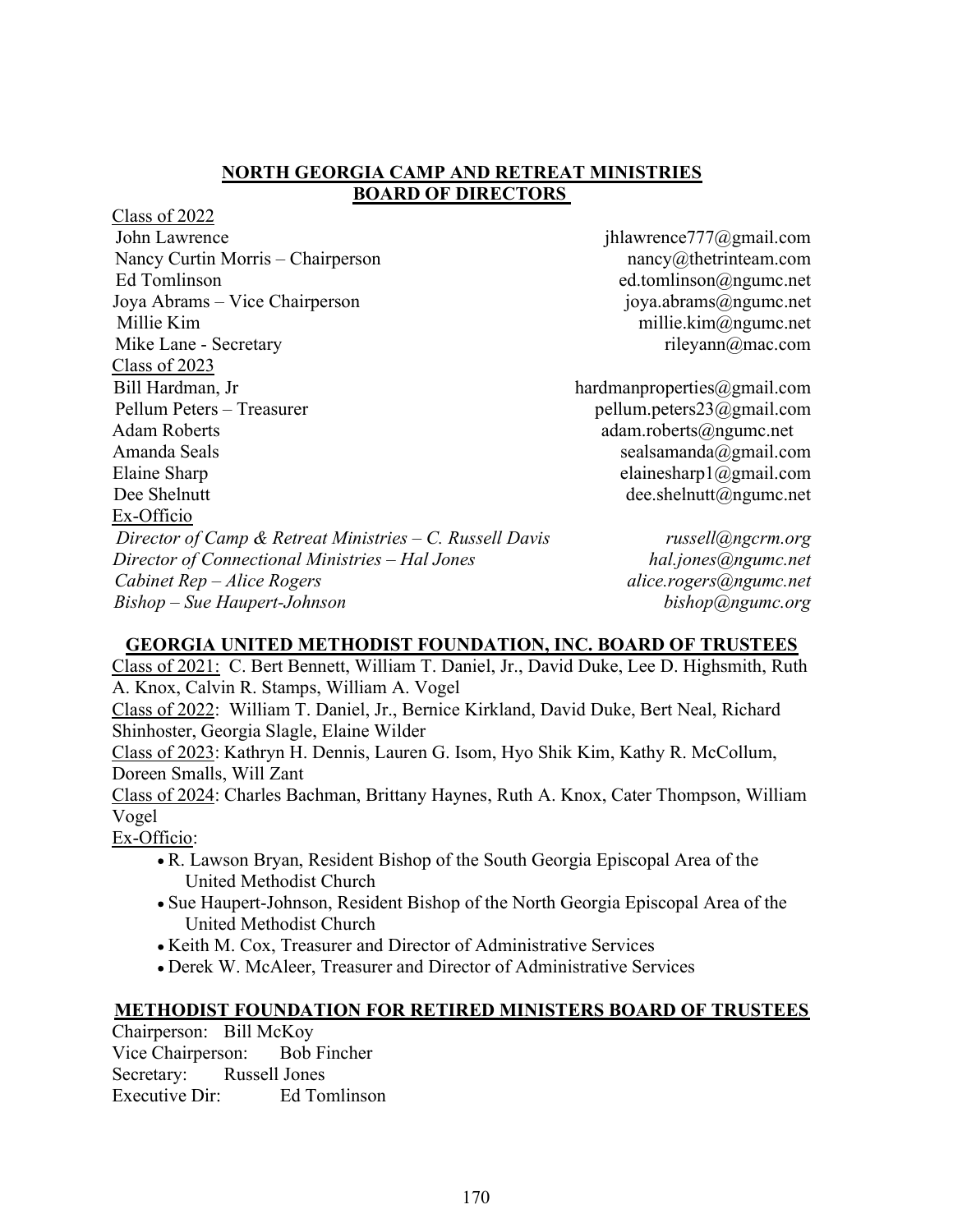Class of 2021: Lyn Powell, Jane Brooks, John Cromartie, Gigi Warren Class of 2022: Bill McKoy, Claudette Bryson, Juan Quintanilla, Bob Fincher Class of 2023: Lillian Darden, Glenn Hannigan, David Naglee Trustee Emeriti: Malone Dodson, Larry Caywood, Robert Ozment Ex-Officio: Bishop Sue Haupert-Johnson, Russell Jones

# ALDERSGATE HOMES AND COLLINSWOOD BOARD OF DIRECTORS

Officers: Gue' Hudson, President, Sue Raymond, Vice-President, Bobby Jones, Treasurer, Dana Ezell, Secretary

Board Members: Max Caylor, Brad Bowling, Joe Crawford, Mark Crenshaw, Jo Dinkins, Nancy Johnson, Beth LaRocca-Pitts, Ashley Martin, Tonya Murphy, Chris Rapko, Stephen Taylor, Clair Wallace, Marian Wilder, Mary Yoder

# WELLROOT FAMILY SERVICES BOARD OF DIRECTORS

Allison Ashe, Dan Beale, Esq., Rev. Dr. Byron Thomas, Matt Cole, Dr. Patricia Goodwin, Chris Hayes, Denise Hendricks, Zoe Hicks, Samantha R. Hill, Brad MacAfee, James B. Manley, Jr., Esq., Warren S. McClellan, Mason McWhorter, Lesli A. Reece, Paul Rozeman, Debby Stikes, Bob Stubbs, Esq., Danica Key Thompson

# WESLEY WOODS SENIOR LIVING, INC. BOARD OF DIRECTORS

Chair: Donna Bergeson

Vice Chair: John Ethridge

At-Large Members: Cathie Berger, Henry L. Bowden, Keith Cox, Dr. Ted Johnson, Kristen Lewis, Martin McGahan, Sharon Pappas, Glenn Warren

Ex Officio: Bishop Sue Haupert-Johnson, Susan Landry, Sharon Pappas, Diane Vaughan (President Foundation Wesley Woods)

Officers: Terry L. Barcroft (President), Lauri Ann Brooks (Vice President), Randy Gerig (Secretary/Treasurer)

# United Methodist Colleges and Universities BOARD OF TRUSTEES

# 2021-2022

# UNITED METHODIST COLLEGES AND UNIVERSITIES

# ANDREW COLLEGE

Class of 2021: Shirley Cargill; Vicki Molnar; Maceo Rogers; Kimberly Weckwert; Ernie Wright

Class of 2022: George Flowers; Stuart Gulley; Gilbert Miller; Ann Moreau; Whit Myers; Steve Whatley

Class of 2023: Kay Aderhold; Allison Daniels; Bert Gregory; Gene Kemp; Michelle Lee; Suzanne Nieman; Larry Price; Eric Ragan; Richard Taylor; Rob Williams Ex-Officio: Robert Beckum; R. Lawson Bryan; Michael McCord; Steve Patton

# CLARK ATLANTA UNIVERSITY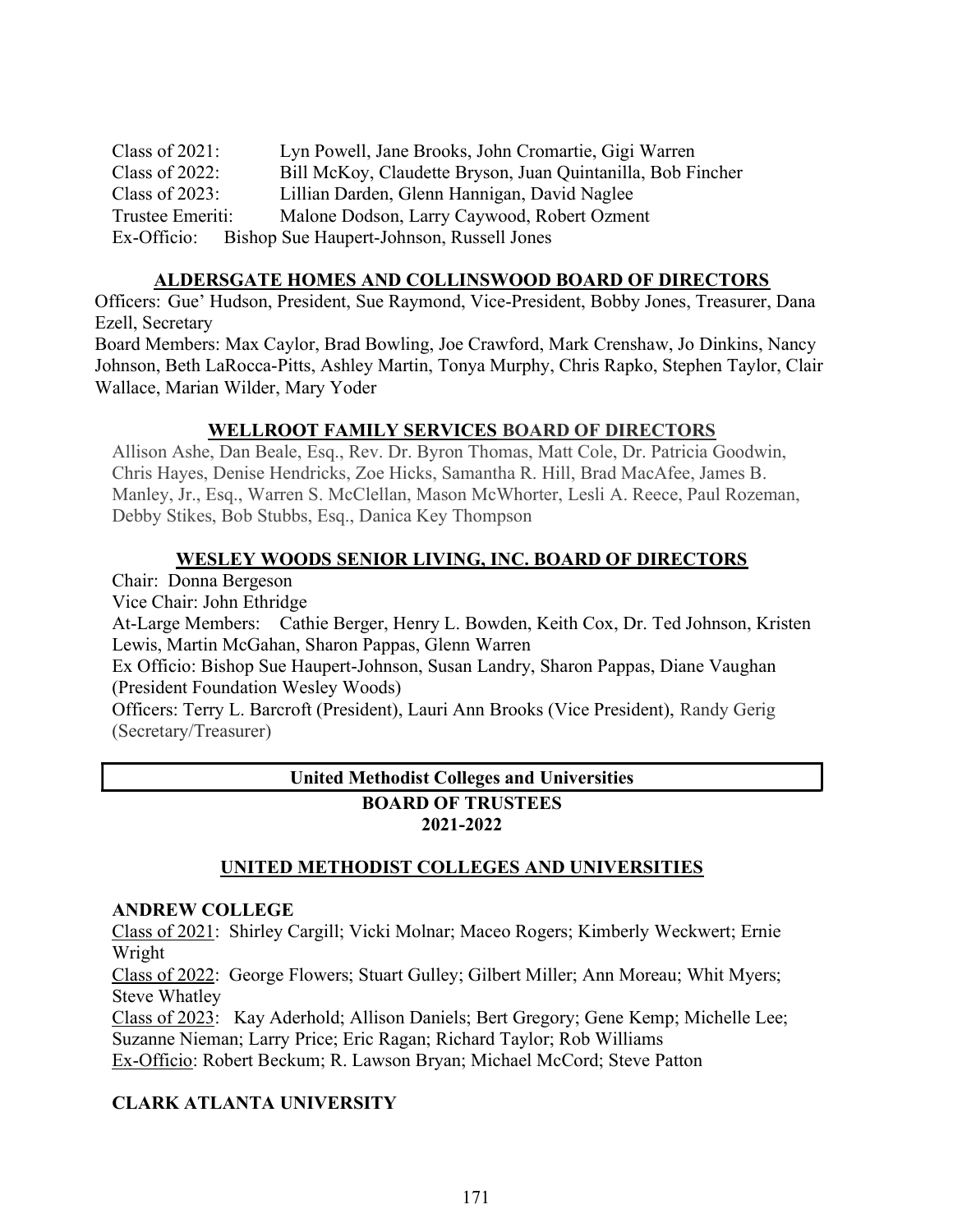2019: Alexander Cummings, Jr.; R. Richard Holmes; William Ide ; Ingrid Jones; Wendy Lewis; Gregory Morrison; Bobbie Sanford; Isaac Snype, Jr.; Alvin Trotter 2020: James Colon; Tharon Johnson; Michael Melton; Stephanie Russell; Errol Taylor; Brenda Walker; Leonard Walker; Derrick Williams; Carolyn Young Class of 2021: Delores Aldridge; Pedro Cherry; Salvador Diaz-Verson, Jr.; Thomas Dortch; Ernest Green; Joel Katz; William Shack, Jr.; Alumni Trustees: Calvin Briggs, Jr.; Carla Cooper Ex-Officio: George French; Sue Haupert-Johnson; Bernice Kirkland

# EMORY UNIVERSITY

Kathlelen Amos; Facundo Bacardi; Thomas Barkin; William Brosius; Sarah Brown; James Burns; Shantella Car Cooper; Crystal Edmonson; Andrew Evans; Robert Goddard, III; Javier Goizueta; David Graves; L. Sue Haupert-Johnson; Jonathan Holston; Muhtar Kent; John L. Latham; Jonathan Layne; Steven Lipstein; Deborah Ann Marlowe; William McAlilly; Lee P Miller; John G. Rice; Rick Rieder; Teresa Rivero; Adam H Rogers; William Rogers, Jr.; Katherine Rohrer; Timothy C. Rollins; Stuart Rose; Cynthia Sanborn; Leah Sears; Rose Tarbutton Sumter; Mitchell Tanzman; Gregory Vaughn; William Warren, IV; Mark Weinberger; Edward J. Wood, III

# GAMMON THEOLOGICAL SEMINARY

David Allen; Maxine Allen; James Anyike; Maxine Bolden; Timothy J. Bowman; Patricia Budd; Charles Buffington; Joseph Crawford. Sr.; Ronald Henderson; L. Jonathan Holston; Katurah Johnson; Eileen B. Kennedy; Bernice W. Kirkland; Keith Lawder; Sharma D. Lewis; Julius L. McDowell; William B. Meekins, Jr.; Mackie Norris; P Andrew Patterson; Jody Ray; Donald K. Reed; Thomas Rumph, Jr.; B. Kevin Smalls; Richard D. Winn, Sr. Ex-Officio: Danita Anderson; Cynthia Bond Hopson; R. Lawson Bryan; Sue Haupert-Johnson; Ken J. Walden; David Whitworth

National Alumni Association Rep: James C. Anyike

Student Fellowship Reps: Ayanna Tilghman; Tavis Tinsley

Emeritus: Dorothye C. Henderson; James R. King, Jr.; Lenton H. Powell; James Swanson, Sr.; Melvin G. Talbert

#### LAGRANGE COLLEGE

Class of 2022: Robert Carmichael, Jr.; Sharon Wiggins Glover; Tim Irwin; T. Scott Malone; Eunjae Kim Peralta-Ramos; William T. Plybon; Edward Smith; James Wood, III Class of 2023: Daniel Brown; H. Speer Burdette, III; Kelly D. Caine; Chris C. Edwards; Scott Hawkins; William Hodges; William McRae, Jr.; Sue Waddell; Greg Wright Class of 2024: George W Baker, Jr.; Kennerly Boatwright, III; Coleman Foss; Mitchell Key; Kathy McCollum; Anil Modi; Edward Montag; Olugbenga Obasanjo; Paul S. Penn, III Class of 2025: Lauren Buchanan; Linda Cole; Sonya Gaither; James Pace, Jr.; .; Joe F. Ragland, Jr.; Keith Shurbutt; Richard Simmons; George Wheelock; Deedee Williams Ex-Officio: John Beyers; Lauren Dean; Sue Haupert-Johnson; Zsa Zsa Heard; Nia Johnson; Susan Landry; Porter Law; Michael McCord; Melinda Pomeroy-Black

#### OXFORD COLLEGE – BOARD OF COUNSELORS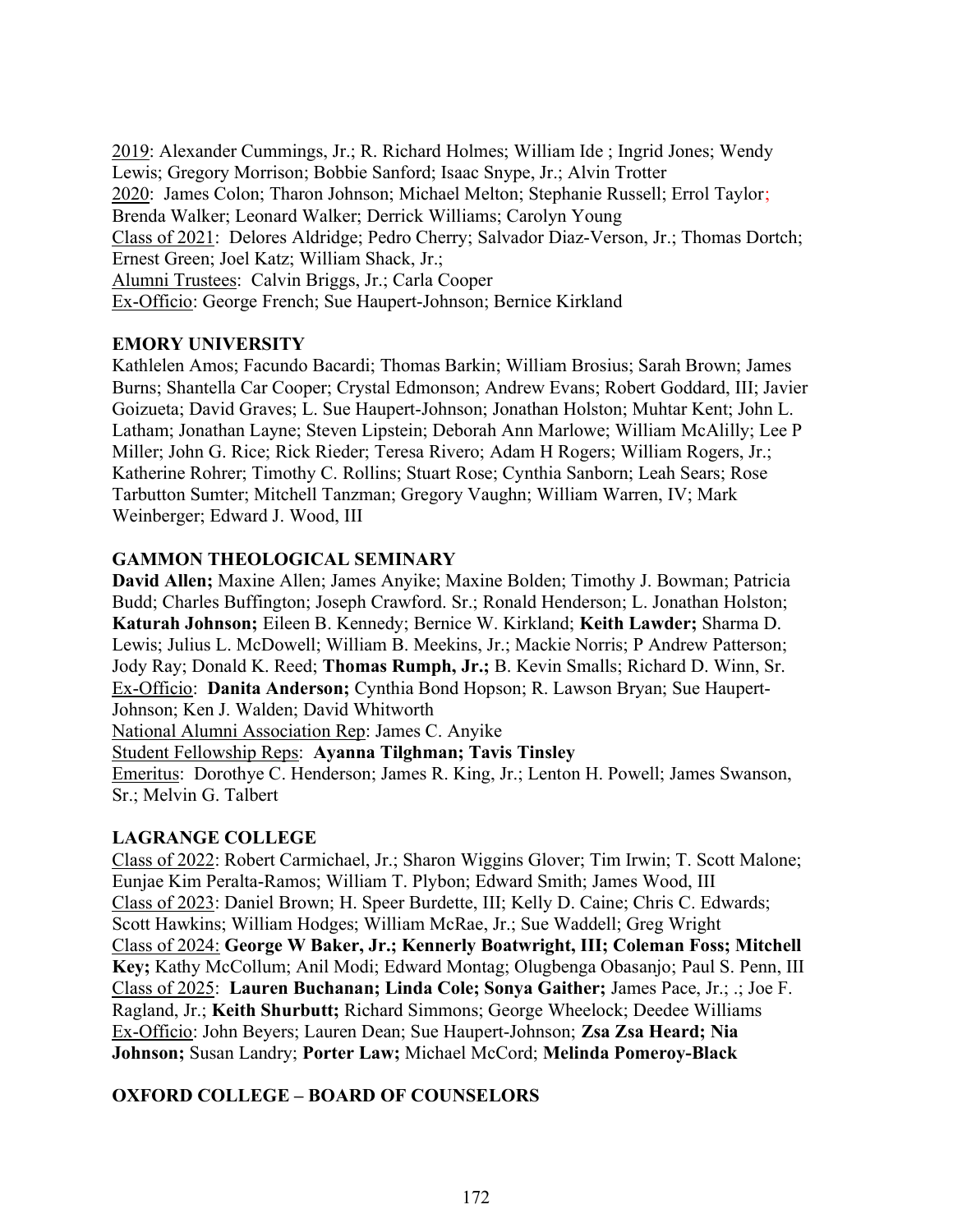Class of 2021: Warren Brook; Dirk Brown; Tony DelCampo; David Duley; Susan Gregory; Kipling Hart; Bruce Howard; Paul Jackson, Jr.; Reid Mallard; Alexander Morehouse; Ivan Mosley, Jr.; Jennifer Purdon; Barbara Rivers; Michele Sims; Thomas Stokes, Jr.; Michael Vardas, Jr.; Randall Vickery;

Class of 2022: Henry Anthony; Amanda Arrendale; Warren Brook; Charlie Cloaninger, III; Zaraif Hossain; Michael McQuaide; Rakhee Parikh; Andrew Tatnall; Kelly Williams Class of 2023: Robert T Armstrong; Chelsea Bartenfeld; Russell Boozer; Lynne Borsuk; Kim Chenevey; Ralph Cook; Cheryl Custer; Jonathan Eady; John Fountain; Erin Fraser; Scott Garner; Kevin Gooch; Lucy Hay; Robert Ingram; Carol Norton; Chinonyerem Okezie; Fred Palmer; Hugh Tarbutton, Jr.; Bradley Taylor; Jason Taylor; Arthur Vinson; Mitch Waters; Alfred Watson, Jr.; Mayo Woodward;

Emeritus Members: Max Austin, Jr.; Ellen Bailey; Anne Bigelow; Albert Clarke; William T. Daniel, Jr.; Denny Dobbs; Joseph Edwards; Arthur Evans; R. Dean Fowler; Robert Fowler, III; Milton Gillespie; Martha Greer; William Hardman, Jr.; Marvin Hardy, III; Zoe Hicks; Norman Houston; Helen Fogle Jones; Diane Kirby; Wallace Lail; Henry Mann; William Nipper, Jr.; Tommy Owens; J. Eric Pike; J. McDowell Platt; Eugene Rackley, III; Dan Ragsdale; Ralph Reeves; Vann Roberts; John Robitscher; Kyle Smith, Jr.; Ina Thompson; Linwood Thompson; Robert Thornton; Kim Wilder-Dyer; George Zorn

Faculty Representative: Annette Neuman

Honorary Member: Willis Miller, III;

Dean's Circle: Dana Greene;

Ex-Officio: Stephen Bowen; Doug Hicks; Jennifer Crabb Kyles; Michael McCord; Kevin Smyrl

#### PAINE COLLEGE

Class of 2020: Lenalda R. Corley; Barbara Hall; J R Henderson; Charles Larke; Annie Rogers; John Thompson; Michael Thurmond; Jerry Woodfork, Sr. Class of 2021: Thomas L. Brown, Sr.; Carmichael Crutchfield; Tyrone Davis; Sharyn Doanes-Bergin; Rodney Harrigan; Johnny Nimes; Willie Wiley Class of 2020: Barbara Bouknight; Lester Jackson; Rodell Lawrence; Fred Thompson Ex-Officio: James Cason; Michael McCord; Greg Porterfield President: Dr. Cheryl Evans Jones Presiding Bishop: Lawson Bryan; Sue Haupert-Johnson; C. James King, Jr. Student Rep: Chinwe Okafor Faculty Rep: Okoroafor Nzeh Trustee Emeriti: Robert Bell; Marshall Gilmore; Ora McConner Jones Distinguished Trustee: Mark Callaway

#### REINHARDT UNIVERSITY

Class of 2020: Sharon Bartels; John Bennett, Jr.; Warren Calvert; Lewis Cline; Raymon Cox; Richard Dixon; Phillip Landrum, III Class of 2021: Thomas M. Beman; Alicia Ivey; Ben Looper; Ellen McElyea; A R (Rick) Roberts, III; Nancy Simms; Heather Trotter; James Washburn; Frank Weir, III; C. Ken White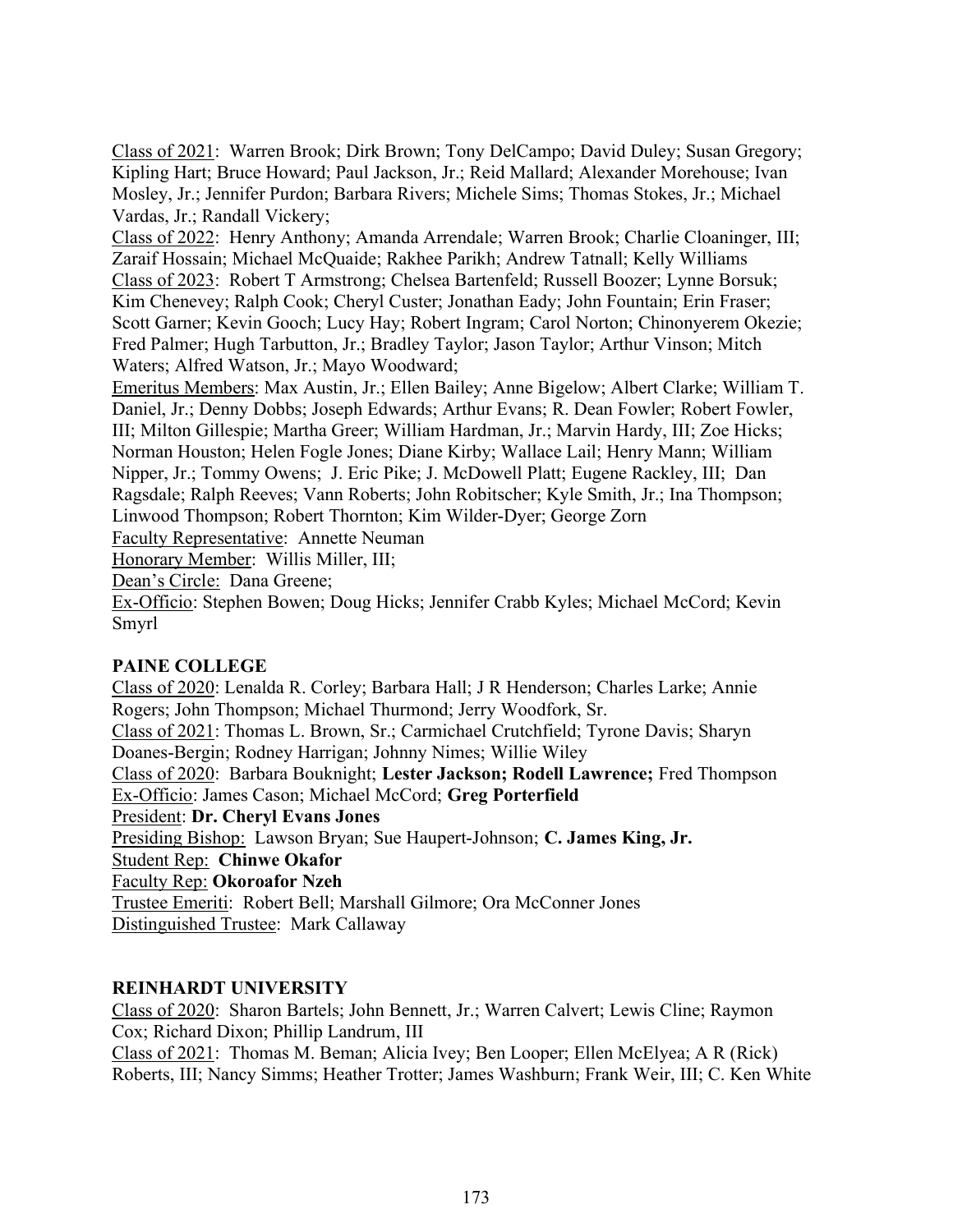Class of 2022: Tom Carter; Jeffrey Dobson; Jerome Dobson; L. Austin Flint; James Hasson; William Hasty, Jr.; Bryan McAllister; James Mooneyhan; Patience Peterson; Kevin Williams Emeritus: Robert Byrd; Charles Cobb, Jr.; G. Dennis Harris; Joe Frank Harris; Lynn Johnston; Hugh Peterson, Jr.; Marion Pope, Jr.; Gary Waddell

Ex-Officio: Amy Belcher; Jerry Cooper; Sue Haupert-Johnson; C. R. Hill, Jr.; Kina Mallard (on sabbatical); Michael McCord; John Pinson

Leave of Absence: Don Hausfeld

# WESLEYAN COLLEGE

Class of 2021: Julia Baldwin; Alexis Bighley; Priscilla Bornmann; Jane Butler; J. Cannon Carr; Robert Edenfield; Gayle Findlay; James C. Hays, Jr.; Bryndis Roberts; Yehudi Self-Medlin; Mary Beth Swearingen; Susan Walker

Class of 2022: Amy Fletcher; Judy Gregory; Sally Moffett McKenna; Beverly Mitchell; Wilds M. Ogie; Lynda Pfeiffer; Elizabeth Pickett; Amy Rauls; Cynthia W. Wright; Zhou Xiaoguang

Class of 2023: Hannah Allen; Charlotte Bogle; Elizabeth Bunte; Glennda Elliott; Trudy Fickling; Leesa Akins Flora; Eugenia Franklin; Robert Hatcher, Jr.; Andrew Nations; Ninfa **Saunders** 

Class of 2024: Verda M. Colvin; Chi Ezekwueche; Waldo E. Floyd III; Ruth A. Knox; Margaret MacCary; Deborah Moses; Lori Reese Patton; Jessica Kendrick Thomas; Kay B. West

Alumna Trustees: Leesa Akins Flora; Sally Moffett McKenna; Yehudi Self-Medlin Emeritus Trustees: William Anderson, II; Elizabeth T. Corn; Cathy Cox; Gena Franklin; Gene Hoots; Robert Knox, Jr.; Dennis McCrary; Samuel Nunn, Jr.; William Oliver, Jr.; Marvin Schuster

Ex-Officio Trustees: Robert Lawson Bryan; Vivia Fowler; Sue Haupert-Johnson; Craig Hutto; Michael McCord; Jennifer Stiles Williams

International Trustee: Zhou Xiaoguang

Proxy Trustees: H. Craig Hutto (for Bishop Bryan); Yu "Joy" Tianyi (for Zhou Xiaoguang); Rachel Fullerton (for Bishop Sue Haupert-Johnson)

# YOUNG HARRIS COLLEGE

Class of 2021: Jonathan F. Anderson; Matthew P. Anderson; Meaghan Fine; Alvin Gibson; James T. Johnston, Jr.; William A. Johnston; Ray P. Lambert, Jr.; Eustace P. "Mac" McCannon; Julie D. Salisbury; Charles S. Wynne

Class of 2022: M. Brantley Barrow; Mary Broadrick; Dave Brown; Margaret R. Buker; Earl L. Carter; Carol A. Chastain; Julia Webb Davis; Rene' M. Diaz; W. Ron Hinson; Steve C. Jones; David Lance; Martha Logan; Ted McMullan; Charles McCloskey; ; Jerry W. Nix; Loulie Tarbutton Reese; Pam R. Rollins; Brandon Sherman; Michele T. White; Kirk S. Wimberly, III

Class of 2023: William Easterlin; James Ellison; Gerald W. Hudgins; Murphy Miller; Kurt T. Momand; Jason Norton; Jimmy C. Tallent; Chris Wadle; Marian B. Wilbanks Ex-Officio: Candler J. Ginn; Sue Haupert-Johnson; Michael McCord; Alice Rogers; Parker Sewell; Drew Van Horn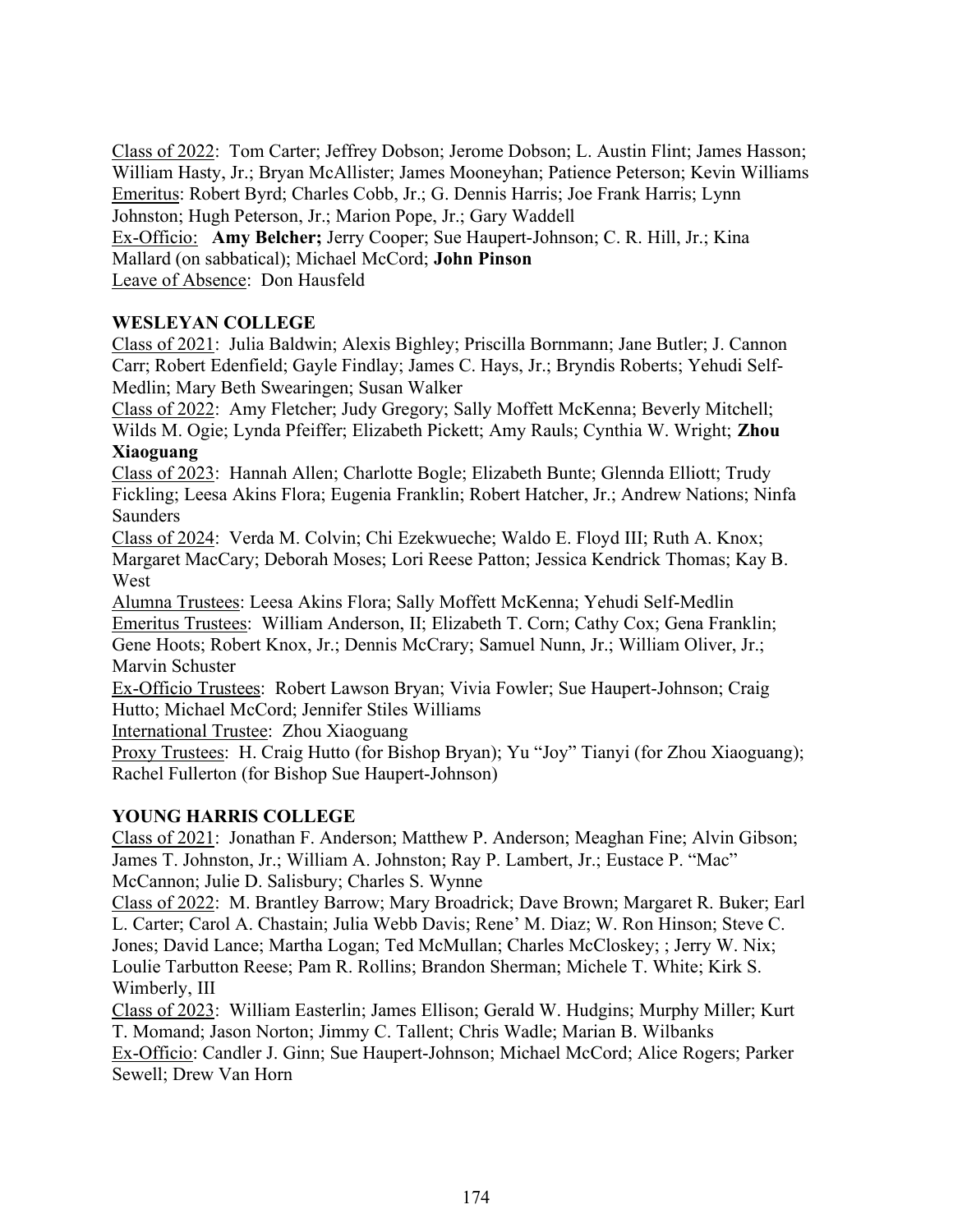# WESLEY FOUNDATIONS/FELLOWSHIPS

### AUGUSTA UNIVERSITY

Class of 2020: Ellyn Gilbert; Carrie Hodge; Suzanne Tatum Class of 2021: Mike Cash Class of 2022: Scott Harris; Alexander Heath; Tim Smail; Alison Wright Ex-Officio: Michael McCord; Nicole Muns; Greg Porterfield

# COLUMBUS STATE

Andy Ginn; Lynn Meadows-White Student Leaders: Liam Burke; Josh Huddleston; Sam Lord; Brianna Putnam; Lucas Sheppard

# COASTAL COLLEGE OF GEORGIA

Dave Covey; Scott Donovan; Erik Fletcher; Jay Hanson; Sarah Helder; Scott Hyde; James Loggins; Clint Purser; Pete Richards; Dev Watson Ex-Officio: Kris Dockery; Michael McCord; David Thompson

# GEORGIA COLLEGE & STATE UNIVERSITY

Class of 2020: Steve Chapman; Ginny Davis; Rachel Pope Class of 2021: Gail Oliver; Youngblood Class of 2022: Maranda Blum; Linda Helton; Stacy Pittman Ex-Officio: Mac Enfinger; Michael McCord; Greg Porterfield; Tate Welling

# GEORGIA GWINNETT COLLEGE

Cyntihia Jackson; Natalee Dukes; Latanya Hammonds-Odie; Adam Hilderbrandt; Sandra Hunter; Kimmie Lochner; Liz Nauert; Natalie Stewart Faculty Advisor: Joanne Rowland Student Intern: Zachary Lakebrink; Olivia Thomas Ex-Officio: Rodrigo Cruz; Michael McCord; Taylor Lamphier; Ryan Shostak

# GEORGIA SOUTHERN UNIVERSITY

Class of 2020: Eric Hopfensperger Class of 2021: Earl Dabbs Class of 2022: TBD Class of 2023: Clay Boerner Wesley Director: Jonathan Smith Student: Caroline Jones Faculty Advisor: John Banter Other: Dorsia Atkinson; Bill Bagwell; Allen Cason; Jimmy Cason; Scott Hagan; John Ray; Chip Strickland Ex-Officio: Raymond Frank; Marsha Hagan; Michael McCord; Gill McGalliard; Jonathan Smith; Neco Trimmings

# GEORGIA SOUTHWESTERN STATE UNIVERSITY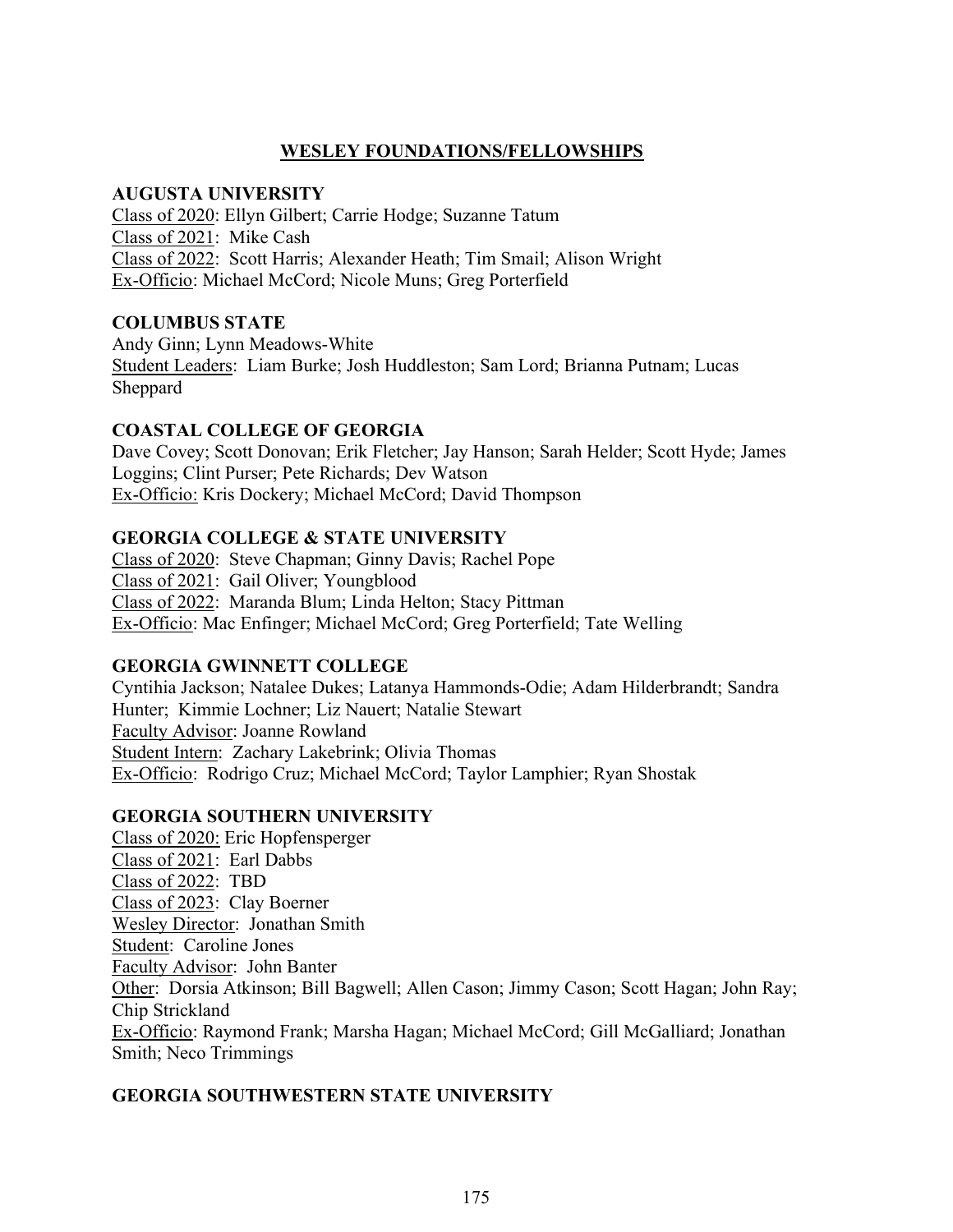Class of 2021: Victoria Herron; Cal LeVert; Frank Lowrey; Josh Strange; Chris Walker Class of 2022: Nathan Bateman; R. T. Beverly; Connie Haugabook; Rachel Shealy; Bob Slenker; Terry Westbury Class of 2023: Daryl Brown; Terri Jones; Brannon Parks; Chris Wooden Ex-Officio: Michael McCord; Steve Patton; Johnny Updike

# GEORGIA INSTITUTE OF TECHNOLOGY

Class of 2020: Talley Autrey Class of 2021: Bard Brockman; Ben Fletcher; Rachel Fullerton; Camille Henderson; Garrett Hutchins; Kirk Moss; Andy Thomas Class of 2022: Jamie Hamilton; Steven Neel; Phil Scott Student Rep: Sam Crawford Ex-officio: Joya Abrams; Geoff Beakley; Jamie Hamilton; Jen Hasler; Michael McQueen; Michael McCord; Kirk Moss

# KENNESAW STATE UNIVERSITY

Class of 2021: Chris Dervan; Megan Rainey Class of 2022: Ashley Duncan; Jonathan Duncan; Mark Hellman; Lee Smith Class of 2023: Avery Flowers Ex-Officio: Evan DeYoung; Michael McCord; Jessica Terrell

# MACON WESLEY FOUNDATION

Class of 2020: Pam Brewer; Tommy Martin; Eric Mayle; Scott Mitchell; Debra Williams Class of 2021: Jeff Cook; Ellen Hanson; Bobby Noegel; Ann Smith; Karen Strothers; Cater Thompson;

Class of 2022: Margaret Brogden; Jon Brown; Diane Buck; Alison Evans; Pamela Johnston; Margaret Matthews; Ann Tift; Carl Woodbery

Class of 2023: Susan Dunn; Theresa Edwards; Daisey Floyd; Charity Lucas; Tommy Martin; Eric Mayle; Scott Mitchell; Debra Williams

Ex-Officio: Tim Bagwell; Rick Lanford; Michael McCord; Brandon Tolle;

# PAINE WESLEY FELLOWSHIP

Ed Boothe; Helene Carter; Johnny Lowe Ex-Officio: Jackie Connie; Luther Felder; Michael McCord

# UNIVERSITY OF GEORGIA

Class of 2021: Pat Allen; Ron Blount; Doug Butts; Ben Cathey; Nikki Chester; R J Chester; Cindy Gaultney; John Gaultney; Carolyn Moore; Ryan Nesbit; Carl Newton; Beau Seagraves; William Simmons; Jeannine Simmons; Jim Timberlake; Beverly Varnado; Jerry Varnado

Class of 2022: Bill Curington; Chad Daniels; Brent Gilstrap; Tory Grubbs; Bailey Mitchell; Travis Sneed; David Walters; David Wofford; Perkins Williams

Class of 2023: Jimmy Allgood; Tommy Atkins; Holly Benton; Dave Butts; Tom Crane; Sam Dawkins; Bob Dickson; John Freeland; Chris Laske; Robert Miles; David Moore; Deborah Mosley; Grady Mosley; Ray Spence;